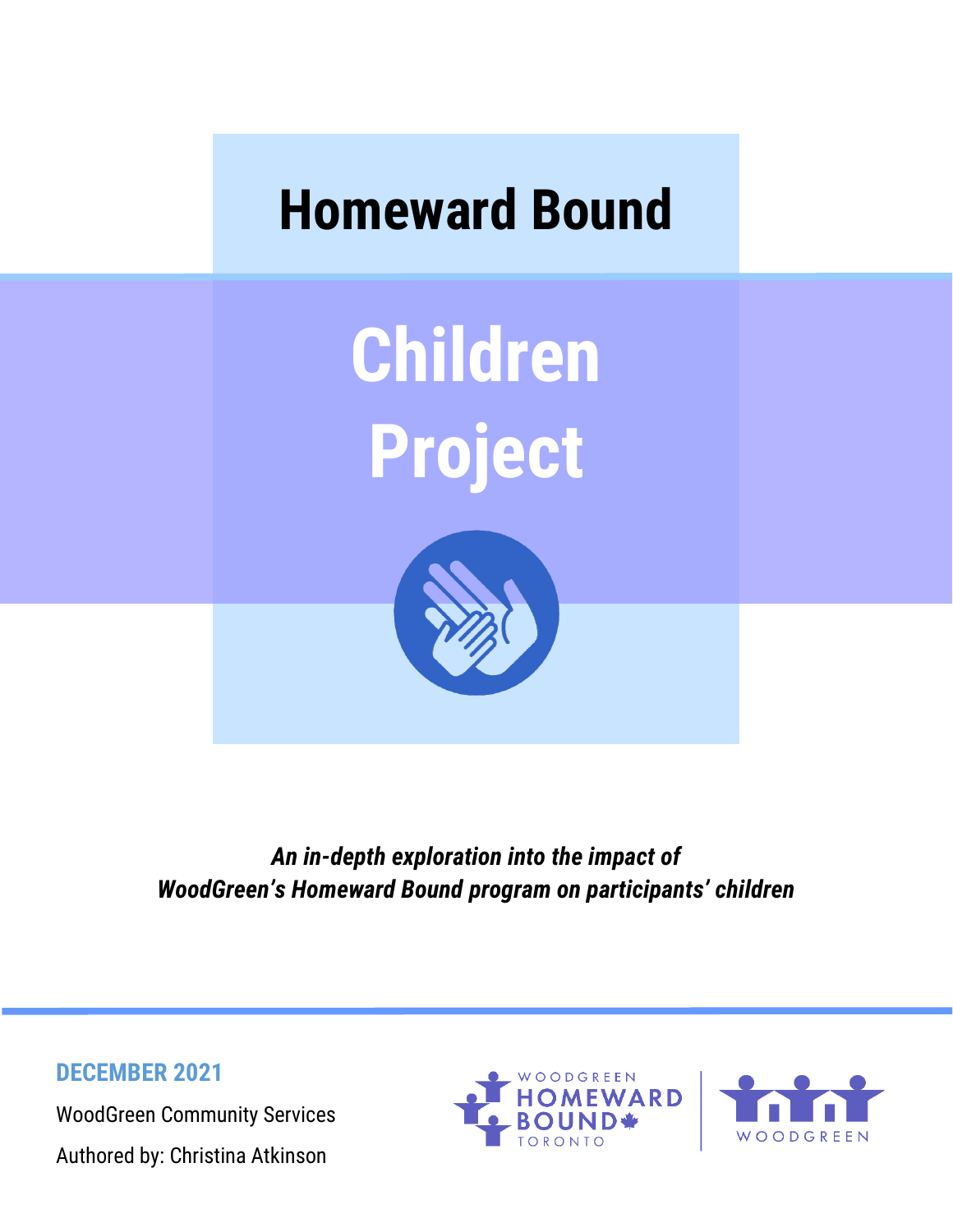## **Table of Contents**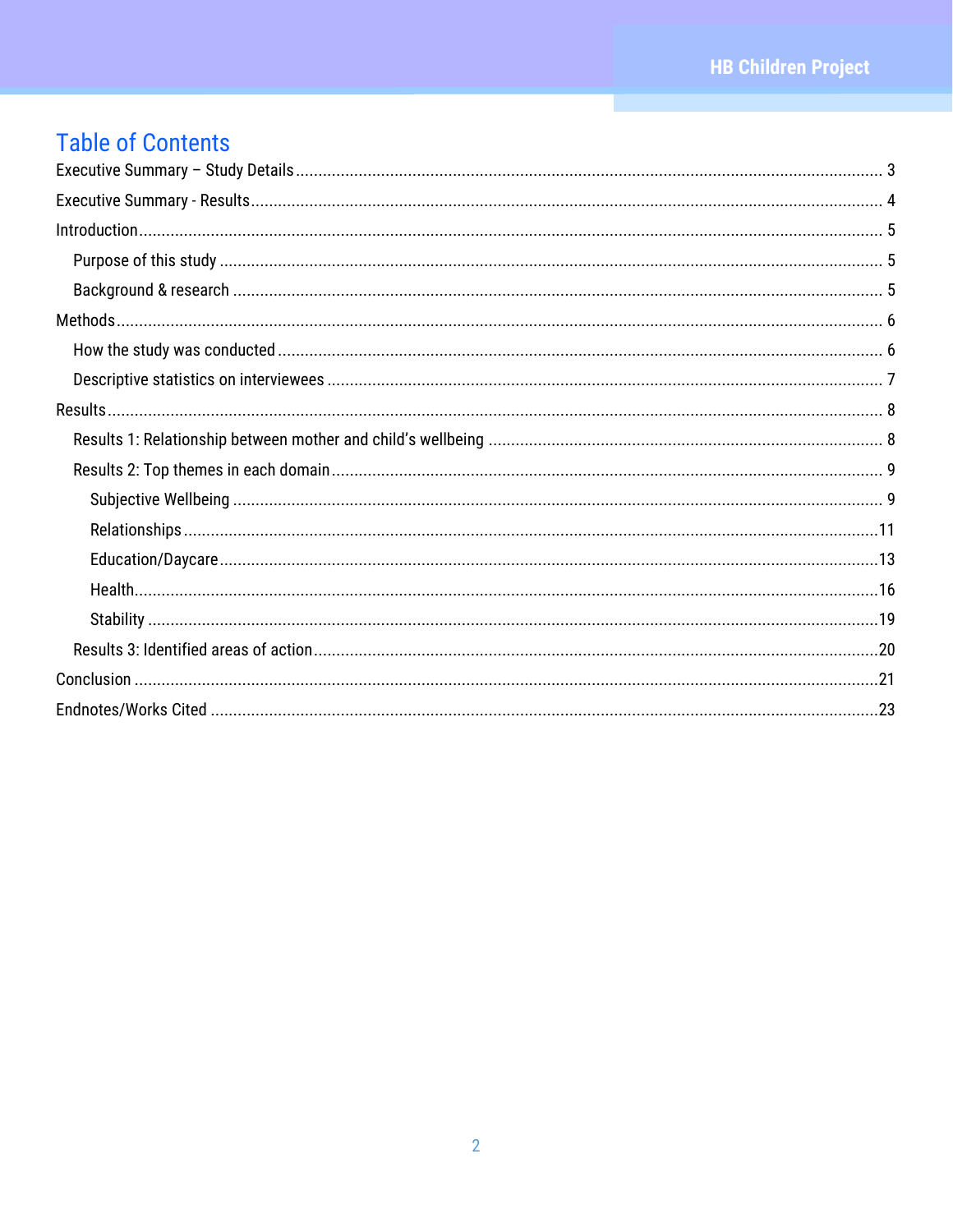## <span id="page-2-0"></span>Executive Summary – Study Details

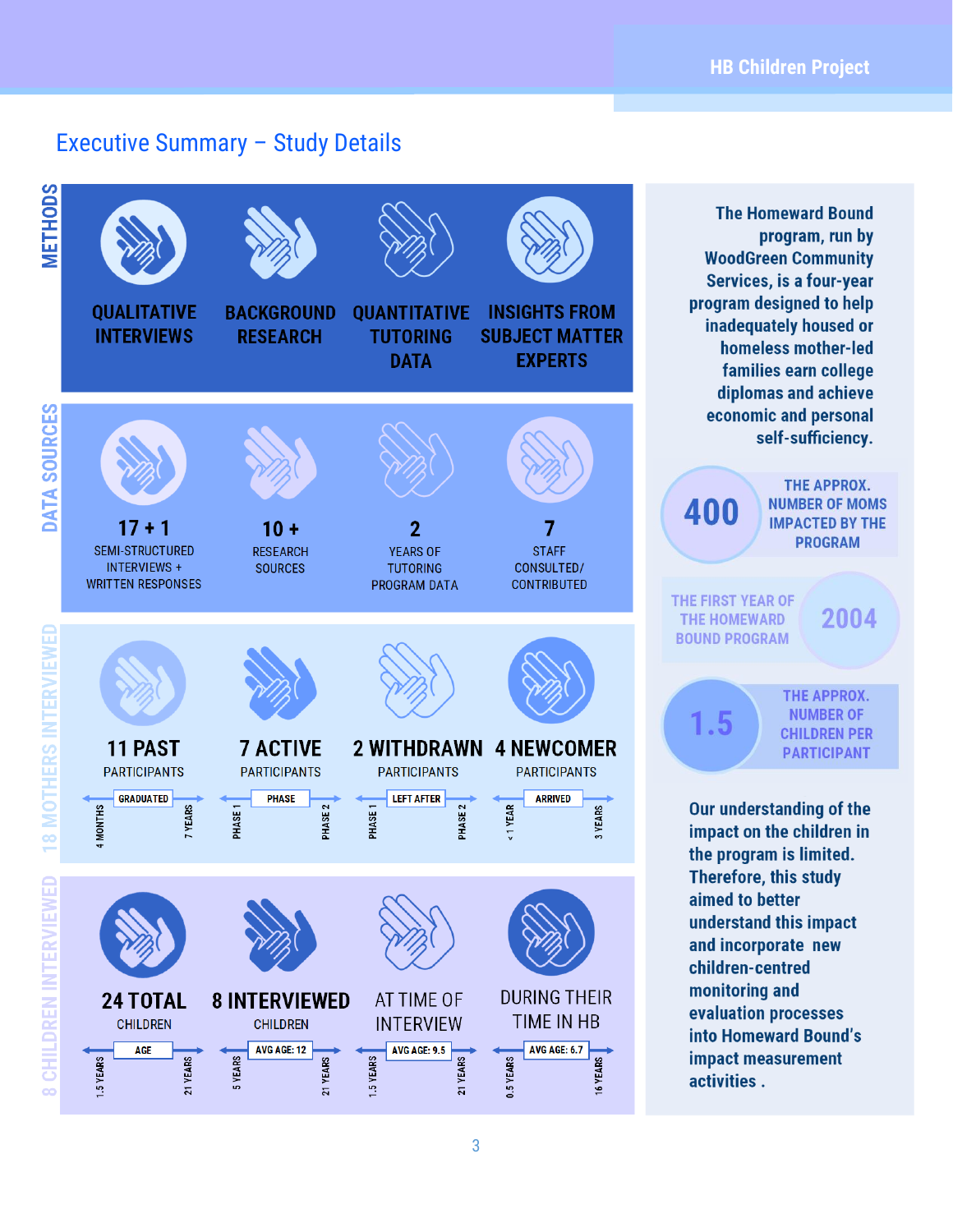## <span id="page-3-0"></span>Executive Summary - Results

**Children were key** drivers of their mothers' success in the program; they work as hard as they do and never give up because they want the best for their children

**Participants** further develop strength and **resiliency** because of their devotion to their children's wellbeing

**Participants then raise** strona children. Their children's ability to bounce back, adapt, forgive, understand, etc. inspires their mothers, and the loop continues

S **MOTHER AND CHILD' WELLBEING** 

#### **SUBJECTIVE WELLBEING**

1) Children's Wellbeing 4 THEMES

Top theme: Children being able to have their own room and therefore more independence

2) Mother's Wellbeing 6 THEMES

Top theme: Mothers being able to parent on their own terms and overall be more independent

#### **EDUCATION**

1) Switching Schools/Davcares **7 THEMES** 

Top theme: Separation anxiety was often present, but temporary

2) Improved Skills in Daycare 4 THEMES

Top theme: Improved behavioural issues

3) Feedback on Debbie Yeung **Childcare Centre 3 THEMES** 

4) Schooling from Home During **COVID-19 3 THEMES** 

5) Improved School Performance and **Attendance** 

Top theme: The tutoring program was very impactful on the kids' educational wellbeing

#### **RELATIONSHIPS**

1) Children's Relationships 6 THEMES

Top theme: Children spoke of great relationships with their moms

#### 2) Mother's Relationships 5 THEMES

Top theme: Relations with other participants were impactful on the wellbeing of the family

#### **HEALTH**

1) Healthy Eating 6 THEMES

Top theme: Not an issue of access, but an issue of time

2) Physical Health 3 THEMES

Top theme: Sleep/sleep training improved

#### 3) Mental Health 6 THEMES

Top themes: Both moms and kids faced mental health challenges: many saw improvements during the program. Gaining distance from critical relatives and focusing  $on$ spirituality families' helped overall mental health

### **STABILITY**

#### 1) Financial Stability **6 THEMES**

Top themes: Generally, moms felts they were the same or more financially stable during their time in the program. And the financial education they received (especially budgeting and saving) was invaluable

2) Stability in General 2 THEMES

Top theme: The program provided a bit of a break from the real world so they could "feel sane" again

#### **DEVELOP**

**Indoctrinated Pre** and Post Program **Survey on Child Wellbeing** 

#### **ORGANIZE**

**Systematic Child Grade and Attendance Data Collection** 

4

#### **LEAD**

**Thorough Review of Study's Feedback and Suggestions Data with** the Program Team

# **CTION AREA** IDENTIFIED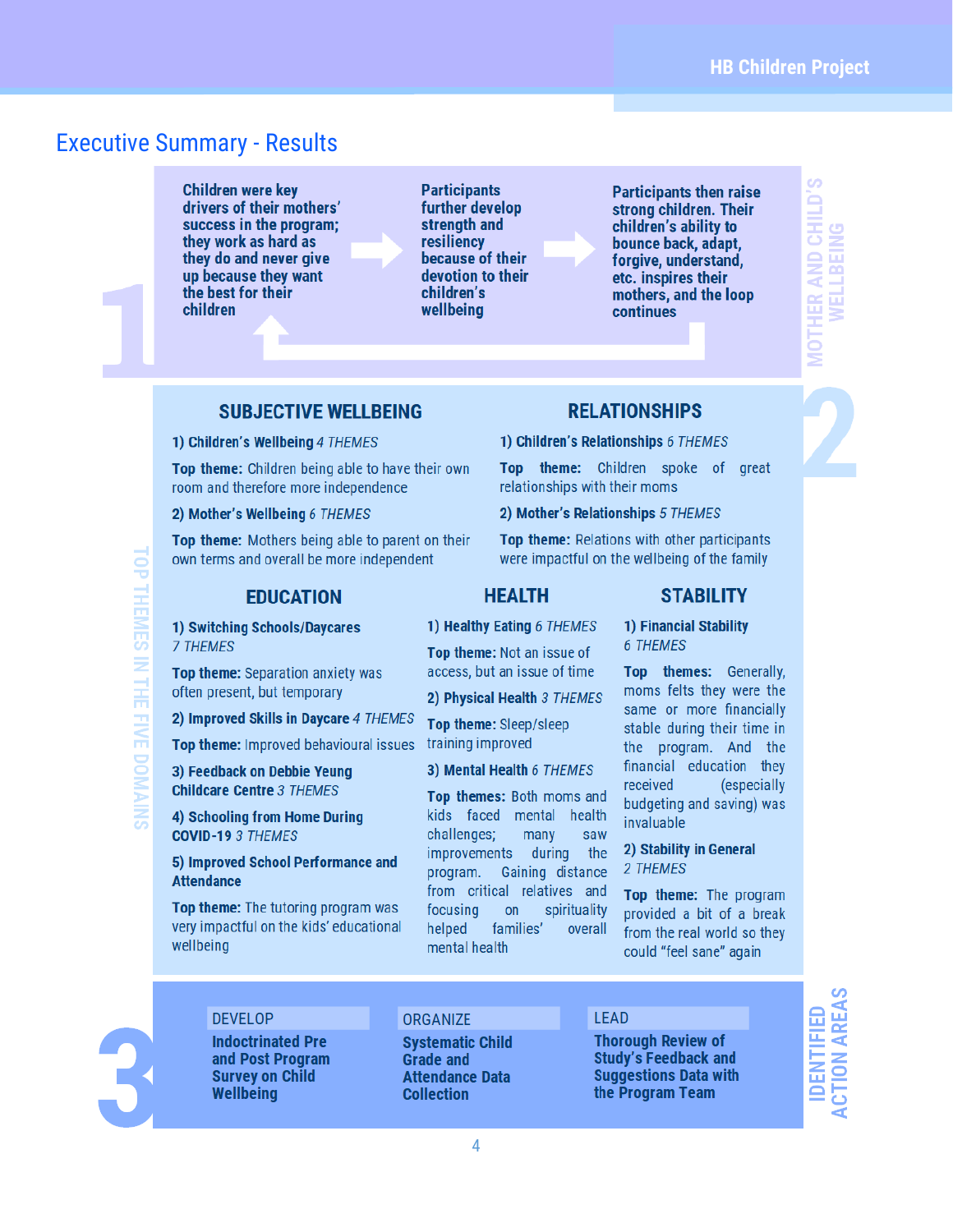## <span id="page-4-0"></span>**Introduction**

#### <span id="page-4-1"></span>Purpose of this study

The Homeward Bound program, run by WoodGreen Community Services, is a four-year program designed to help inadequately housed or homeless mother-led families earn college diplomas and achieve economic and personal selfsufficiency. The Homeward Bound program has impacted around 400 mothers since it's inception in 2004. With the average number of children per mother at 1.5, the program impacts approximately 50% more children than it does mothers. However, the understanding of that impact is limited or sometimes unverified as the direct focus of the program is on the empowerment of the participants. Although their and their children's wellbeing is inextricably linked, it is through supports for the mothers and their overall family's wellbeing that the children are reached. This study aimed to verify our perceived channels of impact, hear directly from the mothers and the children about how they feel they are impacted, lift the understanding and awareness of the program's impact on the children, and incorporate monitoring and evaluation processes of the children into the program's impact measurement activities to comprehend the deeper, longer, and inter-generational affects of Homeward Bound Toronto.

#### <span id="page-4-2"></span>Background & research

To prepare for the execution of the study, to determine the major channels of impact, to build a semi-structured interview guide, and to ultimately construct a pre and post survey, our two interns (Vivian Huang and Malik Ali) looked into different ways to measure child wellbeing. They started by doing a literature review and looking into existing questionnaires on children. The metrics that other researchers have used tend to focus on the subjective well-being/happiness of the children, education/daycare, relationships, health, and stability, so these five areas became the five domains used in this study. The following questionnaires and studies were particularly helpful resources for this project.

Researchers used the Satisfaction with Life Scale-Child (SWLS-C) questionnaire to capture subjective well-being. This scale is between one to five, disagree a lot to agree a lot. The questions are based on how happy or satisfied the person feels $^{\rm 1}.$ They also used the Subjective Happiness Scale to refer to happiness, which was captured under the subjective wellbeing domain. This scale has four items and a 7-point likert scale. The questions in this questionnaire are brief but have high internal validity, which was then suitable for different ages and cultures 2 . There is also the Oxford Happiness Questionnaire Short Form which rates happiness on a 6-point likert scale<sup>3</sup>. As for the health domain, a few questionnaires were relevant. The SiC Questionnaire is a guide for understanding levels of stress. Another study assessed the feasibility, reliability, and validity of both the CHQ-PF28 questionnaire and the 28-item short child health questionnaire parent form (both contain the same 13 scales, but only a subset of the items in the widely used 50 item CHQ-PF50) 4 . Lastly, the SAFE Stability Measure provided insights into measuring stability<sup>5</sup>. Additionally, there were other useful questionnaires that provided information and context across more than one domain, one of which is the Strengths and Difficulties Questionnaire (SDQ) and covers topics such as emotional symptoms, conduct problems, hyperactivity/inattention, peer relationship problems, and prosocial behaviour<sup>6</sup>. We then consolidated the academic research we gathered to start building an interview guide.

Some of these metrics did not necessarily only focus on the children, but could also focus on their mothers. How the mothers are doing impacts how the kids are doing, and how the family overall is doing. We also researched examples and details about topics we were asking questions about, to ensure that we could properly inform moms and that they would be clear on what we were asking. For example, the study *Measuring Children's Stress: An Evaluation of Methods* helped us understand and explain the different symptoms of stress in kids, such as checking in more often with their parent(s) and avoiding activities/places<sup>7</sup>.

After consolidating the research and building an interview guide, we talked to some Homeward Bound staff: Pauline Hockenstein, Director of Homeward Bound, Yordanka Petrova, Senior Manager of Homeward Bound, Alanna Kling, Manager of school-aged programming, and Lara Lukaniuk, Family Resource Counsellor. Their extensive experience with program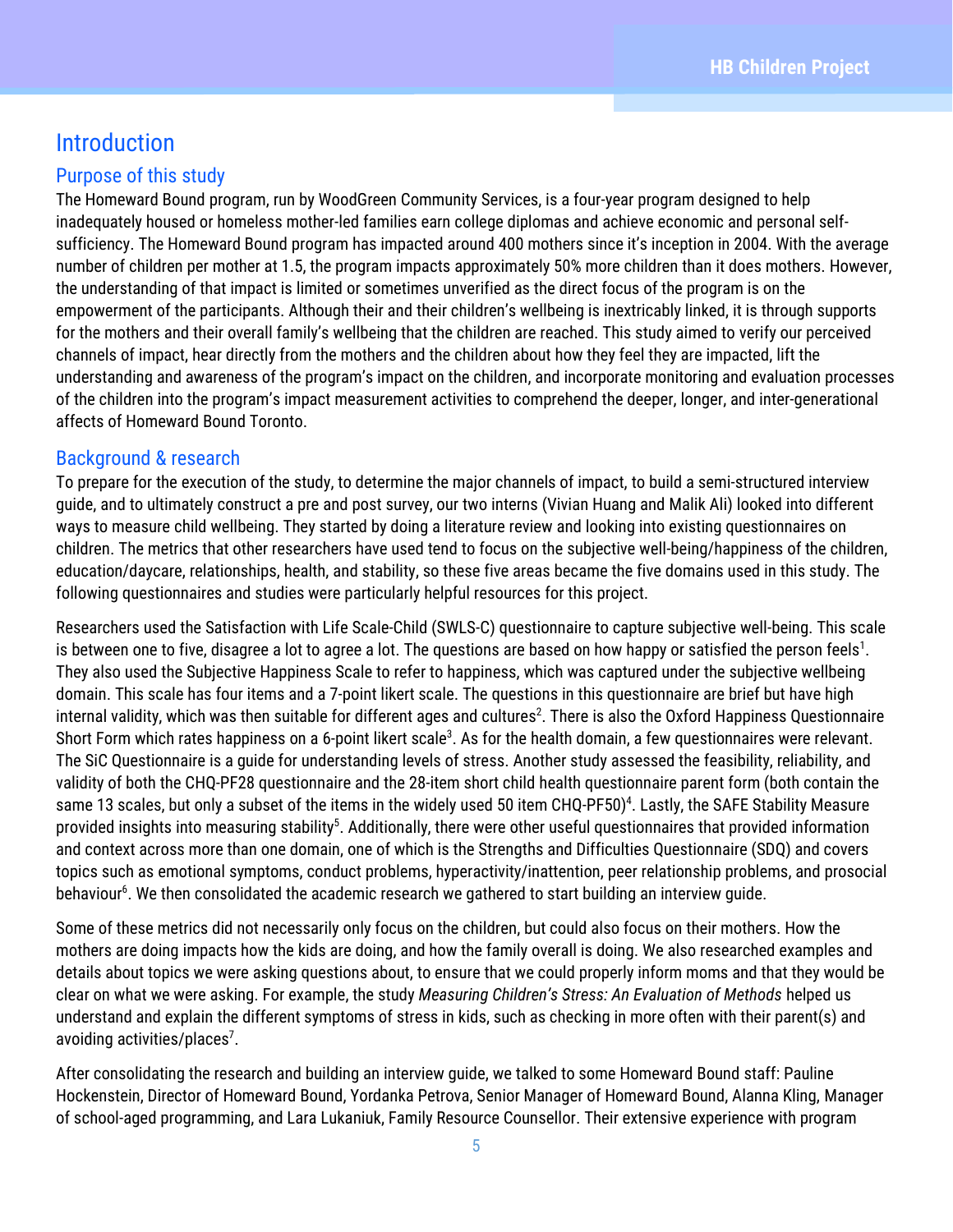participants and their children means that they can support us in forming accurate questions to ask (and not to ask) the families. One of the helpful tips we received from staff was that kids will often give you the shortest/easiest answer (a "yes" or a "no") when asked a question. Kids will also answer how they think you want them to answer, not necessarily what they actually feel or think. We were able to overcome this by asking them detailed questions that could not be answered with a "yes" or a "no", such as who is your favourite teacher, tell me about your best friend, and what activities do you like doing with your mom? Another feedback was that kids' answers will vary depending on their daily mood, so we added a question asking about how they are doing today so we can interpret their responses accordingly. Measuring the kids' stress levels was an important aspect for us to understand and in addition to the aforementioned tips form our research, we were also given specifics from staff on how to recognize stress in kids that we could list for the moms if they were unsure how to answer questions on stress. Lastly, it was important not to ask too many questions about the family's financial situation; They recommended we ask just one open-ended question and see how they respond and respect if they don't engage/share any more. We also decided to ask them about this sensitive topic towards the end of the interview, after some rapport was established. Their feedback on the interview guide was of tremendous help and we were able to identify and edit the interview guide accordingly.

## <span id="page-5-0"></span>**Methods**

#### <span id="page-5-1"></span>How the study was conducted

This study was the first dedicated effort by Homeward Bound Toronto to directly and comprehensively explore the impacts on the children in the program. A need for more insights on the program's impact on children was first identified by the monitoring and evaluation consultant who conducted Homeward Bound's five-year evaluation study in 2018. As such, we did not have a previous baseline to execute a highly effective quantitative survey and reasoned that a strong qualitative approach would yield more accurate and holistic insights. Then once the interviews were complete, we would have enough knowledge to build a sufficient quantitative pre- and post- survey on the children's wellbeing, which will be incorporated into our program's routine data collection processes.

The research team adopted a compassionate approach to our interviews, allowing venting, criticisms, and frank conversations. Participants who were happy and unhappy with the program were both interviewed; We did not select participants based on their sentiments towards the program but simply just the first to respond to our interview request who followed through with scheduling and attending an interview. We used a semi-structured interview guide to ensure the core topics were covered, but prioritized maintaining a natural conversational flow and giving time to whatever the participants wanted to share the most with us. In total, around 30 active and past participants initially responded with interest in participating, 17 interviews were actually scheduled and executed, of which 17 mothers and 8 children participated. Due to resource and time limits as well as scheduling conflicts, the option to share one's thoughts through email correspondence (it was an open-ended call to share their thoughts on the impact the program had on their child/children's wellbeing and a condensed version of the semi-structured interview guide was also sent to assist in their responses) was provided for 12 mothers, of which only one ended up contributing in this manner.

After completion of the interviews, each one was summarized and coded according to theme. A lot of data was captured including quite a bit outside the scope of this study; Many mothers shared details about their thoughts on aspects of the program that did not directly impact their children. However, better understanding the participant's relationship with the program often helped paint a more complete picture of the overall family's impact, and given that and our compassionate approach, this data was still collected. Thus although this data is not explicitly appearing in this report, these additional themes, recommendations, and feedback were sorted and used internally at WoodGreen for program and impact improvement purposes.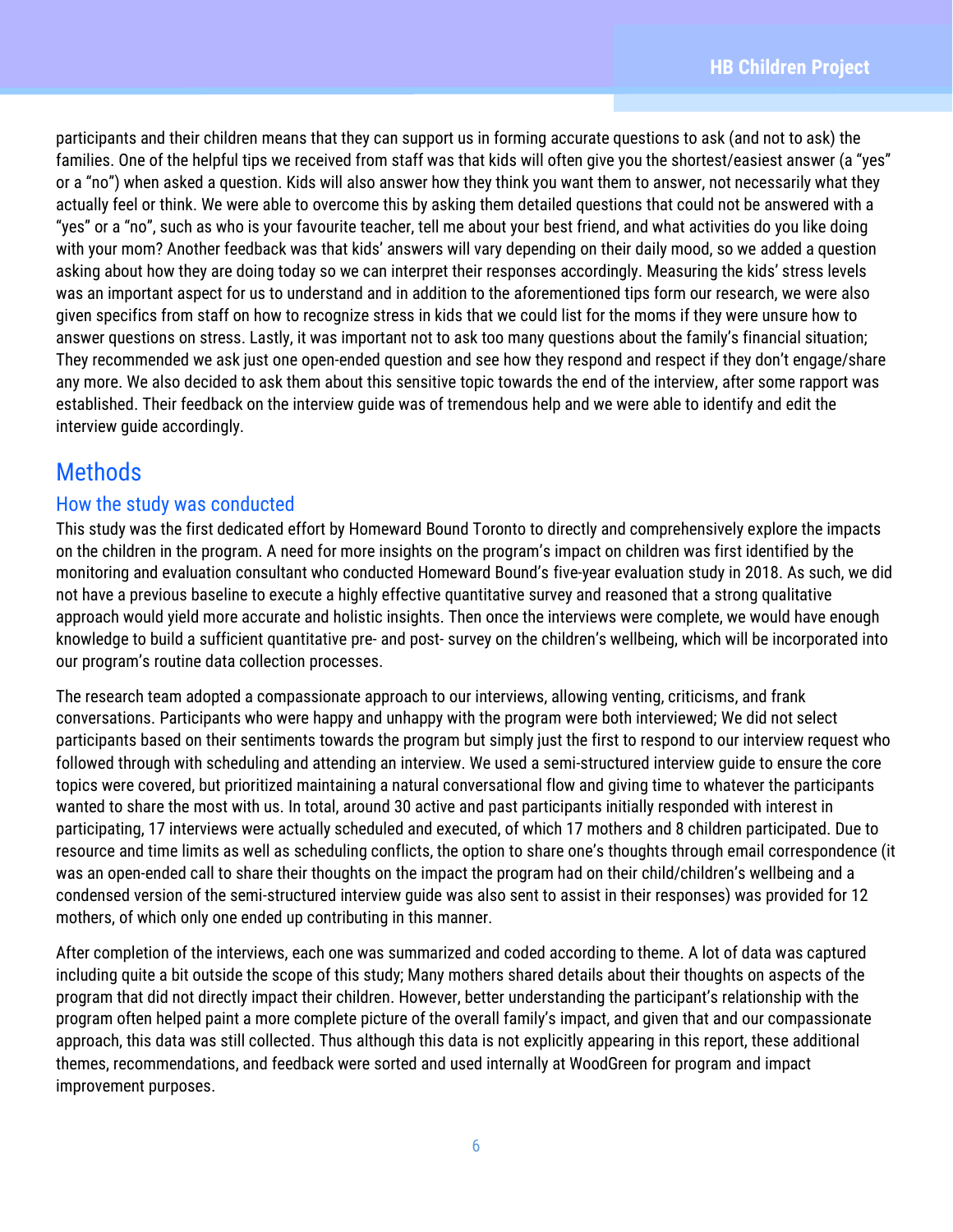Additional existing data was combined into this study after realizing detailed information about educational improvements was lacking. Mothers often commented on how their children had improved academically in the program, but details on the quantity and type of improvements (and on attendance) were harder to obtain. However, detailed data on the tutoring program was available and was therefore incorporated into this study to provide helpful specifics.

The research team was led by myself, Christina Atkinson (Manager, Monitoring and Evaluation) with the support of two interns from our Project Management Office, Malik Ali and Vivian Huang. We kept the team small to retain confidentiality in which mothers participated. We did utilize other staff at WoodGreen to ask for feedback and advice in creating the semistructured interview guide, including Pauline Hockenstein (Director, Homeward Bound and Neighbourhood Programs), Yordanka Petrova (Manager, Homeward Bound), Alanna Kling (Manager, School-Aged Programming), and Lara (Family Resource Counsellor).

#### <span id="page-6-0"></span>Descriptive statistics on interviewees

The Homeward Bound Children Project was designed to be completely voluntary with no mandatory participation for active or past participants. So although we were not enforcing any sort of representative sample, we managed to attract a wide variety of program participants to take part in this study. It was great that we were able to naturally attract commentary from past and active participants, mothers with younger and older children, newcomer mothers, mothers who started the program outside of WoodGreen housing, and a wide range of children participants as well. The infographic below briefly summarizes some of the descriptive statistics for the mothers and children who participated in this project.

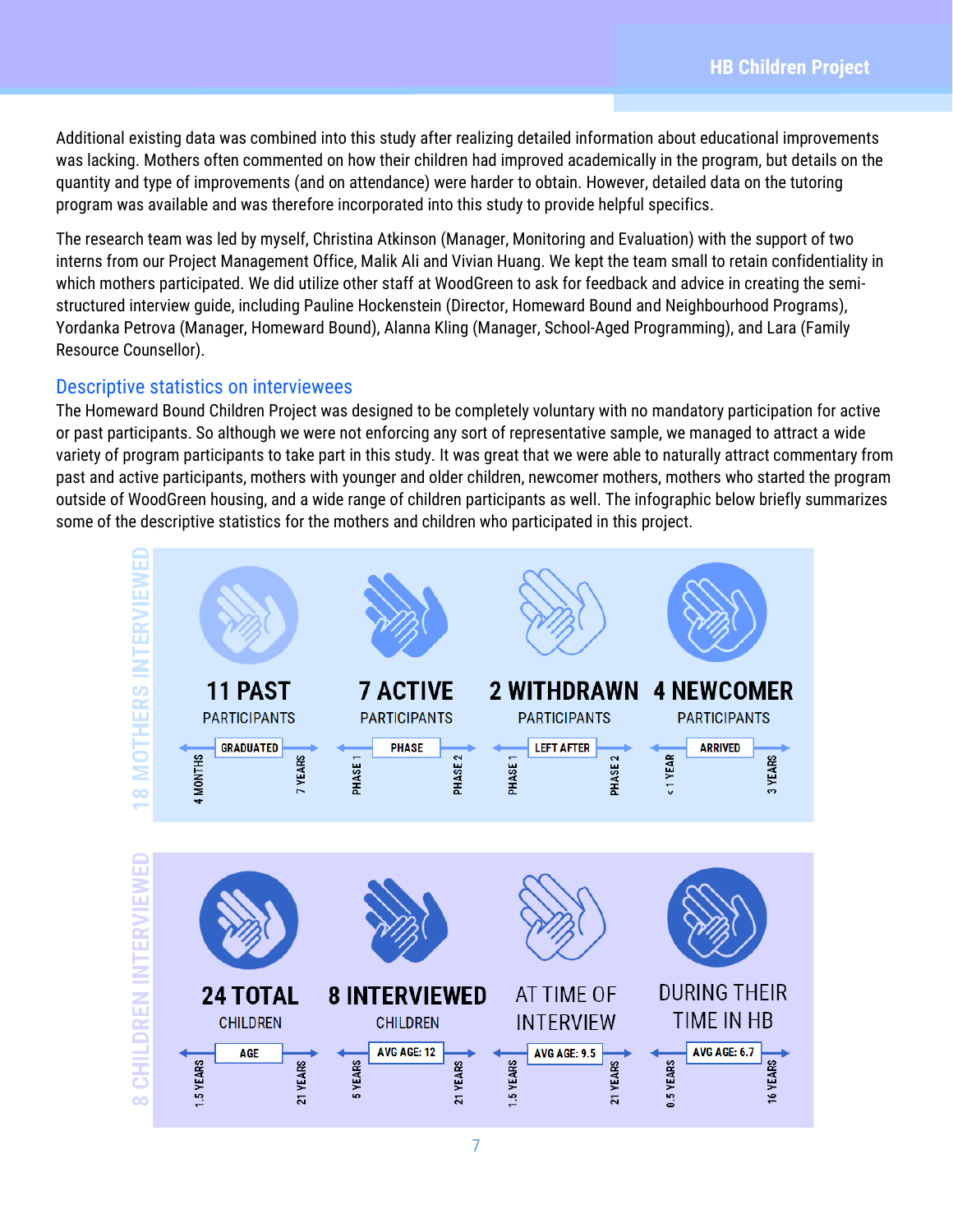In addition to the above statistics, we also had four interviewed mothers who had began Homeward Bound before moving into our housing buildings. This was due to challenges related to COVID-19 (including a temporary ban on evictions), as the flow of clients exiting/graduating our housing and entering/starting their four years of WoodGreen housing was disrupted *(Note: participants who faced this issue will still be allowed to remain in WoodGreen housing for their promised full four years; They will not need to leave after graduating but instead can use whatever is left of their allotted four years upon completion of the program, if they so choose).* For these participants, their experiences varied from others and their insights and commentary on it has been additional useful information for our team.

## <span id="page-7-0"></span>**Results**

The results of this study are divided into three sections. The first discusses the prevailing, overarching theme of interconnected mother and child wellbeing. The second discusses the main findings under each of the five studied domains: subjective wellbeing, relationships, education/daycare, health, and stability. Lastly, the areas of action are identified on how to truly apply this research, with the goal of sustainably incorporating the ongoing monitoring and evaluating of Homeward Bound's impact on the participants' children.

#### <span id="page-7-1"></span>Results 1: Relationship between mother and child's wellbeing

Throughout this study, it was difficult to separate the impact the program had on the children from the impact the program had on the mothers. These two impact channels always became intertwined by the end of a posed question or by the end of a topical conversation. This theme of interconnectedness between a Homeward Bound mother's wellbeing and her child's kept resurfacing, to the point where we realized it was more than a theme. It is a descriptor of the symbiotic relationship between mother and child's wellbeing in the Homeward Bound program.

This relationship is a feedback loop that can start at any point. For example, one mother spoke about sitting in the bathroom of her room at a shelter, contemplating suicide. She was at her lowest point, unsure that she could continue facing the circumstances in her life. Then she heard her young child jumping on the bed in the other room, giggling away and contrasting her emotional state so much. What they had faced in the child's short lifetime was all he knew, this was his "normal" and so his resiliency to it all was extreme. She said that she picked herself up and kept going for her child, and that his ability to not be phased by their hardships was a constant inspiration to her success. This story exemplifies the circular relationship Homeward Bound mothers and children face, as illustrated below.

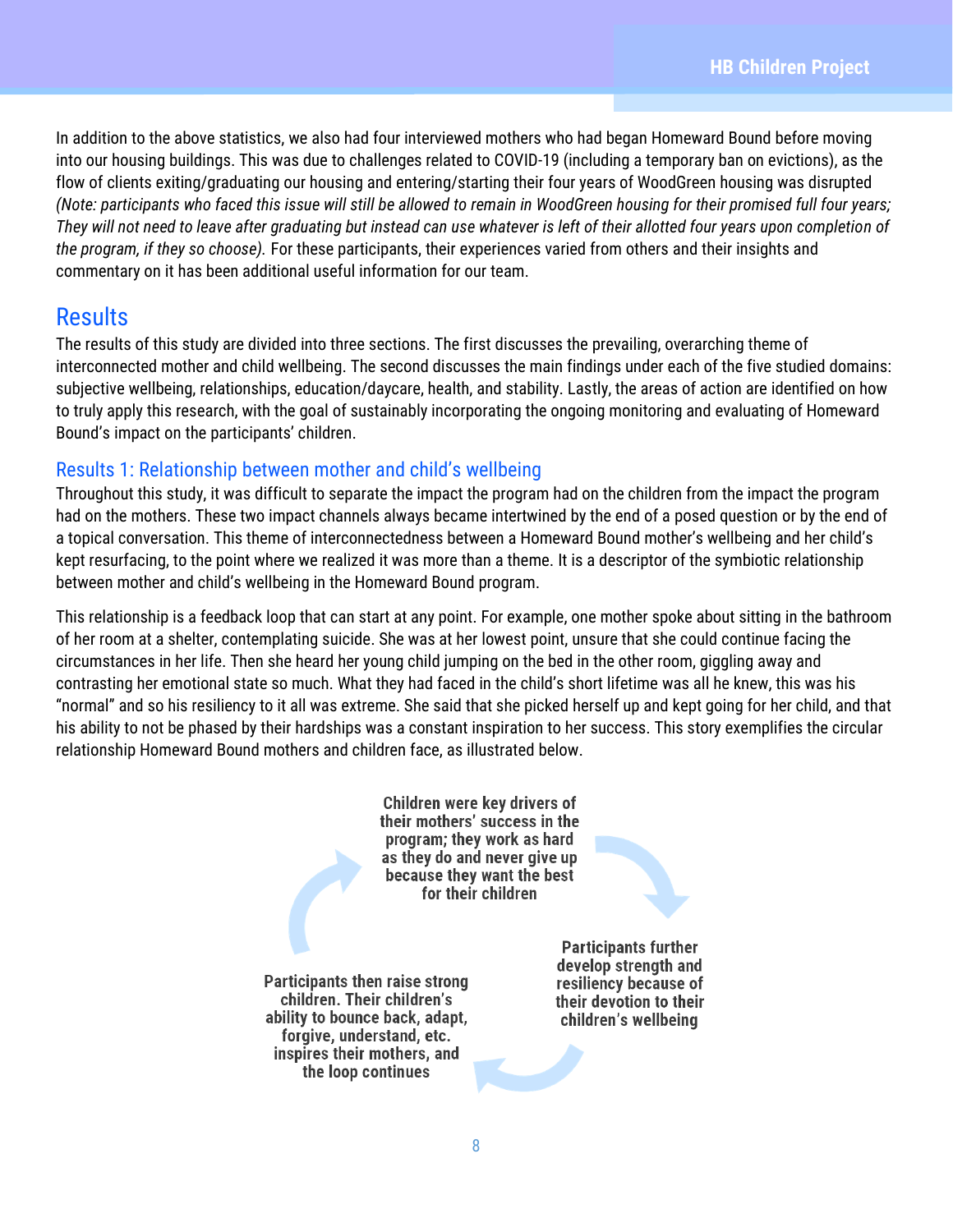Another mom echoed this sentiment of their child being their strongest motivating factor when things were difficult. She noted, "My child changed my life. We had multiple miscarriages before but having [my daughter] gave me what I needed in my life. There are some days when I don't want to get out of bed but I do it for her".

In the aforementioned stories, these moms were motivated to continue fighting for their family's future wellbeing because they had to be there to protect their kids' current wellbeing. These mothers choosing to get back up when they were knocked down helped develop their strength and resiliency as a person. As they kept going and raising their children, they fostered their kids' qualities related to strength, adaptability, resiliency, understanding, and forgiveness. Strong and resilient mothers help raise strong and resilient children. Then the loop closes as mothers get re-inspired by how well their children fare during all the challenges they face together, and the cycle continues.

In every interview, either parts of this feedback loop or the entire feedback loop was explicitly apparent. It was one of the hardest sentiments to put into words, but it was also one of the strongest sentiments in this study. This relationship may not be apparent among all families or even all mother-led families, although we did conduct some research to see if our findings were consistent with other studies. One related study found that "both mother–child and father–child relationships may have short and long-term consequences for positive mental well-being", which is consistent with our description of a closely intertwined, wellbeing relationship between mother and child<sup>8</sup>. Another study looked at single mothers (by choice, through donor-conception) and partnered mothers, finding that "the presence of two parents—or of a male parent—is not essential for children to flourish, and add to the growing body of evidence that family structure is less influential in children's adjustment than the quality of family relationships"<sup>9</sup>. This is consistent with our finding that the relationship between mother and child in mother-led families is extremely central in the child's wellbeing. Therefore, there is recorded evidence supporting the interconnectedness of mother and child wellbeing generally, and also specifically for the families in Homeward Bound.

#### <span id="page-8-0"></span>Results 2: Top themes in each domain



This symbol denotes a top theme under a subtopic. It is meant to highlight some of the most pervasive comments and insights from our interviews.

#### <span id="page-8-1"></span>Subjective Wellbeing

In this domain, we set out to understand how mothers and children open-endedly felt about their wellbeing. This included common markers such as happiness, emotional state, freedom, success, contentment, and generally whatever was most prominent in the interviewee's life at the time of speaking. We kept this question under the broad category of wellbeing (as opposed to calling it happiness or breaking it down too minutely) because while being in the Homeward Bound program, many families are still in a stressful or critical state. The program involves *doing* the work to transform their lives; entering the program does not mean one has *arrived* at their steady state. Therefore, their happiness and stress may fluctuate or not be where they would like yet, but their wellbeing should be resetting to a course that is likely to make them land closer to where they want to be. In fact, some moms explicitly said this, stating that their lives were set for a completely different trajectory. But that having their child and participating in the Homeward Bound program has, for the better, set their life course in a very different and more ambitious direction.

It was also difficult to delineate mother's wellbeing from their child's, as explained in the previous Results 1 section. So although intertwined and closely related, we have separated out mothers' wellbeing and children's wellbeing, largely to keep the main focus of this study on the children.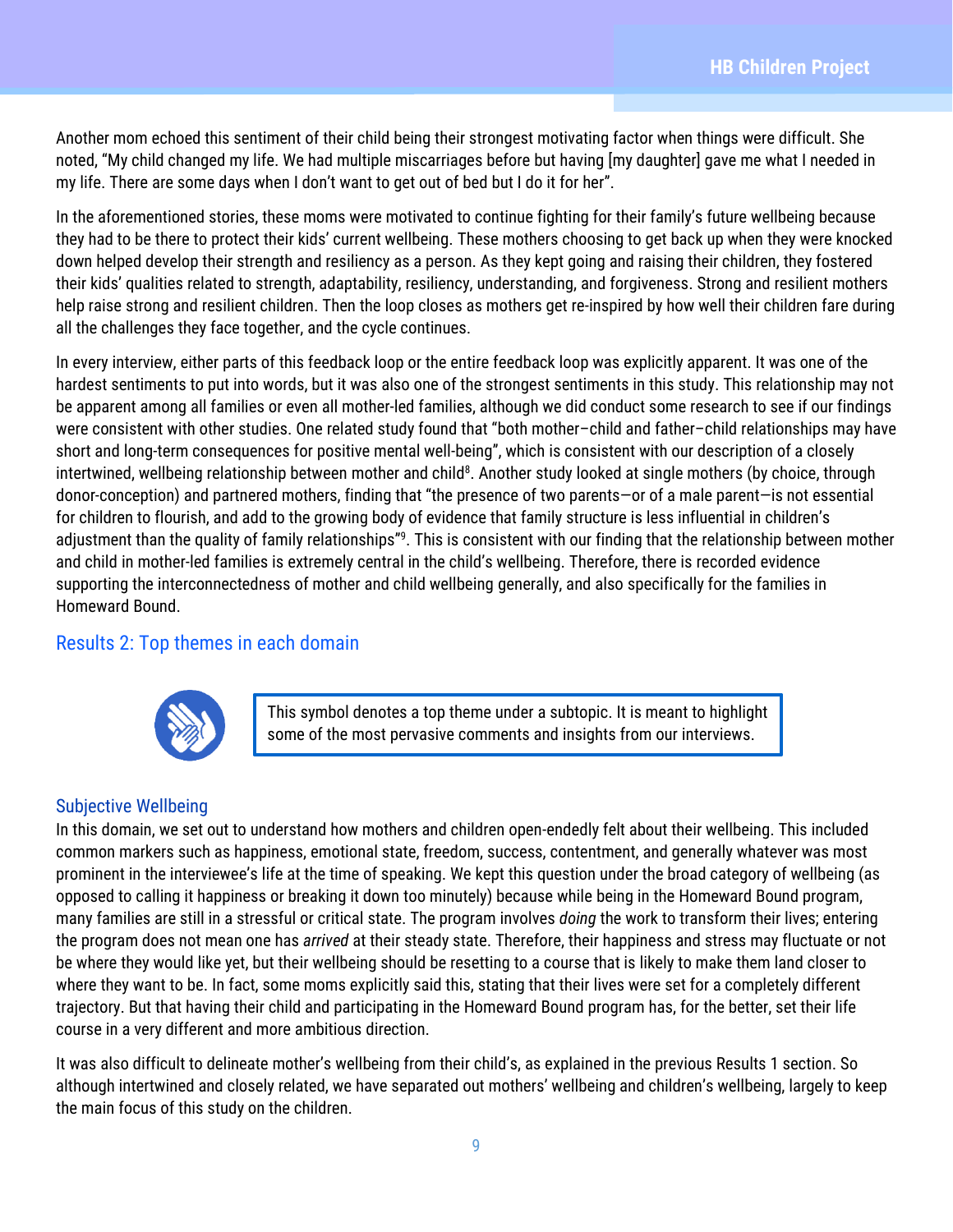#### *1) CHILDREN'S WELLBEING*

The top themes for the kids under this domain were often focused around the act of moving to and living in the Homeward Bound buildings because although the children participated in programming aspects of the program (such as After 4, tutoring, counselling, group activities, Saturday mentorship program, etc.), their moms were really the main participants of the Homeward Bound program. Therefore, they were more conscious of the tangible, direct impacts to them like their living situation.

- a. Most children and mothers rated that the children were happier in the program (for active participants) or after going through the program (for past participants). Reasons cited were because they had supports they wouldn't have gotten otherwise (After 4 program, tutoring program, community living, etc.), because they could socialize and build relationships with staff and other kids, and because they felt "freer" from the constraints their previous situations had (strict rules in shelters, small living spaces, abusive dads/mom's ex-partners, controlling relatives, etc.)
- b. Most children and mothers said that there was a lot of confusion at first for the kids and that it was hard to quickly accept the new changes of being in Homeward Bound. They also missed their friends, teachers, schools, and other familiarities. But the resiliency of the kids emerged and they adjusted over time; this new chapter of their life just became "normal"
- c. Every kid spoke of how much they enjoyed getting to have their own room, it was probably the greatest positive impact on their wellbeing that the kids were conscious of and could easily articulate to us. They spoke of not having to share it with others (like in a large common shelter space or sharing a room with their mom and/or other relatives) and that they could decorate it (such as getting multicoloured LED lights in their room like other kids have and that are trendy on TikTok). For one family, the mother was having trouble convincing her kids to get excited to move again, but once she took a video of the unit and showed it to them they were instantly sold with seeing their new, own rooms.



d. The building and neighbourhood were also positive contributors to the children' wellbeing, according to the kids themselves. They felt it was a safe neighbourhood and one boy said that the people in the building were very closely bonded so it felt like a big family. A pair of preteen siblings from another family loved the fact that the units were not basement apartment and that there were parks close by.

#### *2) MOTHERS' WELLBEING*

How the mothers fare during the program does impact their children's wellbeing, whether directly or indirectly. A mother may be stressed out because of custody battle issues, but if the child is not privy to the details of the stress, they may just be impacted by their mother's stress in general. These are the top factors that mothers stated influenced their wellbeing:

- a. Some families were going through or went through divorces and/or custody battles when they entered the program. Their ex-partners were sometimes abusive, manipulative, and/or stacked with way more resources than the mothers had. Therefore, these legal fights could be lengthy and intense and especially in the case of one of the interviewees, became very complicated, vindictive, and extremely painful for the family. Handling all of this alongside the demands of the program is very stressful and challenging for moms.
- b. Homeward Bound is an intensive program that requires a lot of hard work, dedication, and commitment. This can be stressful for moms, perfectionist tendencies can kick in, and the pressure to meet all program milestones was noted as a lot to handle.
- c. Alongside general positive comments of the neighbourhood and size of units, there were some negative comments about the buildings made by the mothers. A notable example: one mother said that because others in the community knew the buildings were for a program for single moms, they would not treat the areas with respect and do things like not picking up after their pets only around their buildings.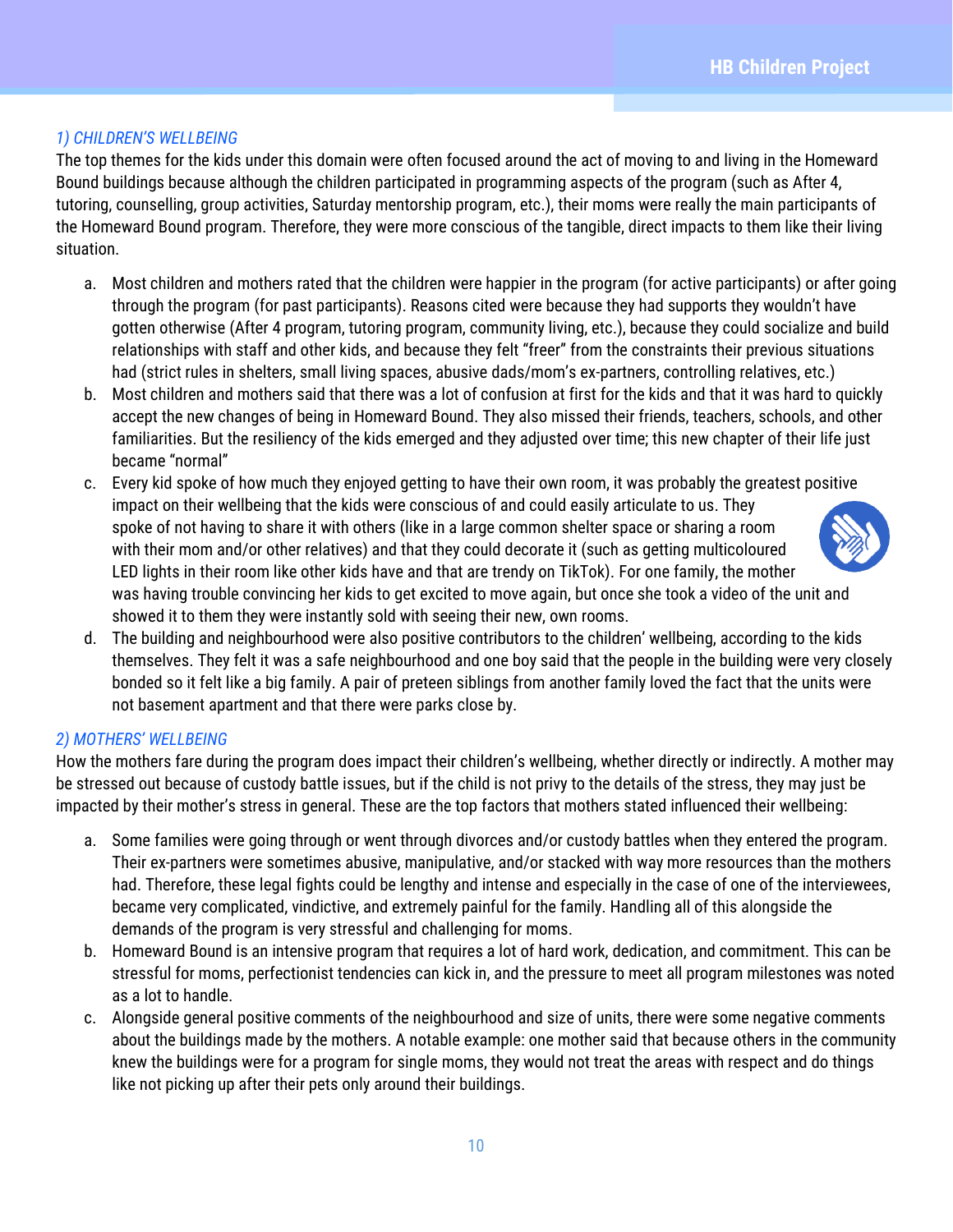- d. Friendships (or lack thereof) with other participants was something that really helped (or hindered) mothers' wellbeing. One mom mentioned that sometimes she is really friendly and other times she really isn't, which has made her work on mending some relationships while also building others. Another mom became really close to other participants, calling them "her sisters" because she realized everyone in the program is in a similar boat. And another mom noted that maintaining the relationships you have is so important for her family's wellbeing.
- e. There were also some general positive comments on how the program overall improved the mothers' wellbeing. One mom said that the program was great right from the beginning – immediately beneficial. Another mom was very nervous to start especially with the demanding schedule, she thought, "Can I do this?". But once she began, she found the content so interesting (especially the life skills courses and financial education) and she felt that finally her "brain isn't idle anymore".
- f. One of the largest themes under this subtopic is that moms really loved being able to be independent and parent on their own terms. They have control over how to parent their child; no live-in relatives, abusive partners, etc. to take away their control. They can sleep train their babies if they want to, they can avoid constant judgement of their parenting in their home, there is "no one here to sabotage me" anymore, and they "feel like [they] are getting some of [their] life back".



**SUBJECTIVE WELLBEING IMPACT STATEMENT:** Homeward Bound provides an opportunity for increased independence for children and mothers, leading to self-reported improved wellbeing.

#### <span id="page-10-0"></span>Relationships

Throughout every domain, interviewees brought up various relationships that were prominent in their lives during the program, as they clearly felt they were directly connected to the family's wellbeing. We also often inquired about the relationship between mother and child during the interview process as not only did understanding this dynamic help us interpret both mom and child's responses better, but it also led us to uncover more details on how the relationship between mother and child's wellbeing is interconnected (*Results 1* section).

#### *1) CHILDREN'S RELATIONSHIPS*

For children, four central relationships were most common: with their teachers, with other children (in Homeward Bound, at school/daycare, and with their siblings), with their father, and with their mother.

- a. No issues with teachers were provided, and some highlights of great teachers were mentioned. The children interviewed could name teachers they liked at school easily.
- b. Generally, Homeward Bound kids were able to get along with each other and others in daycare or school. Any problems were on a one-on-one level (such as one child being inappropriate with one other at one time) or because of a diagnosis, such as autism spectrum disorder.
- c. Many kids involved in this study did not have siblings, but for those that did, they spoke of typical sibling relationships. Comments about their siblings included fighting and older siblings preferring when they didn't have younger siblings. Moms tried to spent one-on-one time with each child to help mitigate the latter comment. Siblings also spoke about sticking together to handle the transition of entering the program and daily transitions from school to After 4 care. Siblings also said they liked to be at the same school.
- d. The children who I spoke to all expressed good relationships with their mothers, that they talked to each other a lot, and that they felt they could go to their mom if they had any problems (although one teenager remarked, "not every problem"!). One son said that their mom was "fun and nice" and that he enjoyed it better before his younger sister came alone and he had her all to himself. One mom told us her son "all the time says he loves mommy". They also displayed notions of pride and respect for their moms

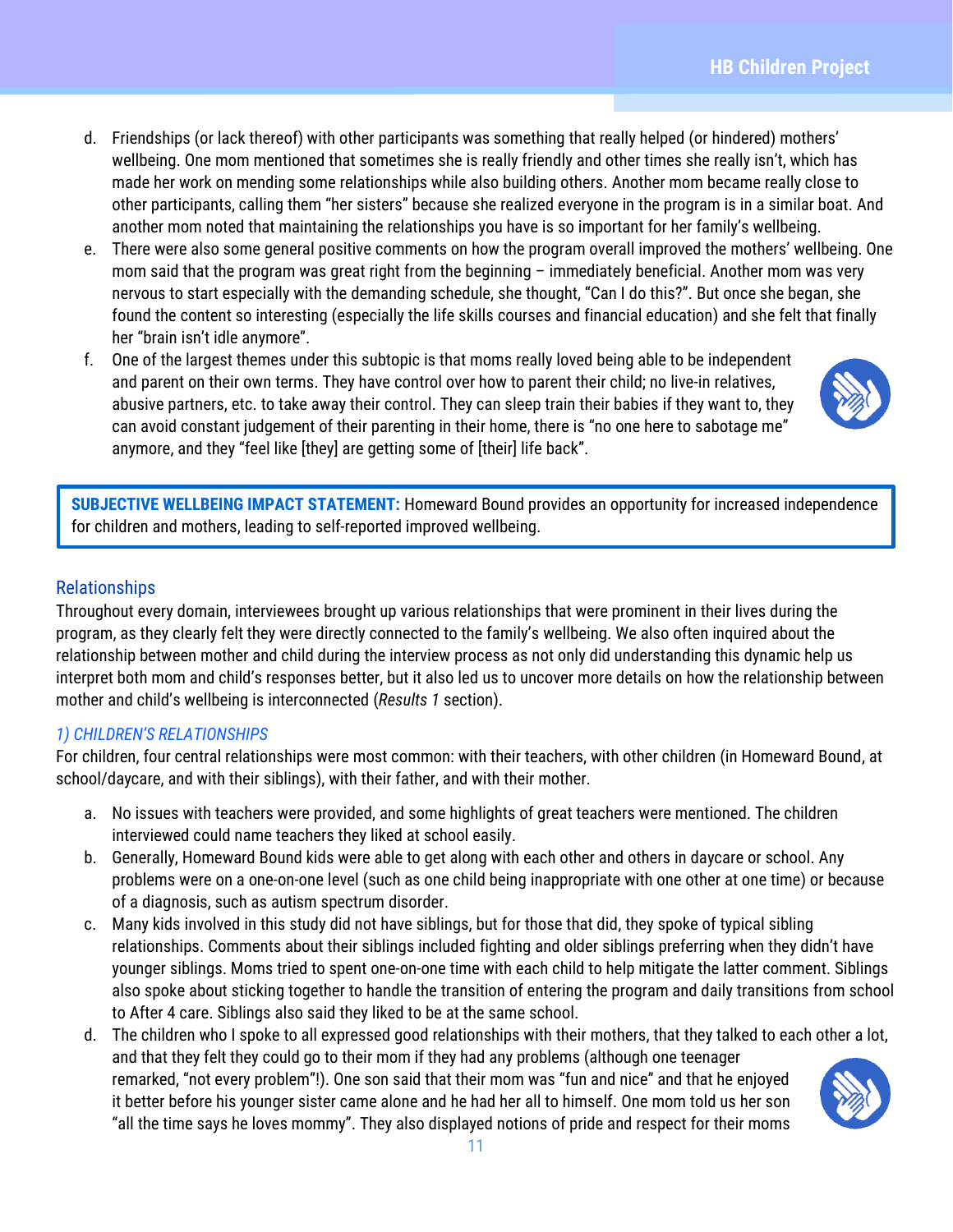for how hard they work in the program, and seeing their moms work hard at school was motivating for the children to work hard at school too.

- e. Cited activities that mother and child did together included cooking/baking and watching cooking/baking shows, going to the beach and parks, dancing together, taking long walks, participating in religious activities together, learning/practicing native languages, photography, gardening, watching movies, and doing group program activities together like BBQ's, camping trips, and communal/holiday dinners.
- f. Comments on the relationship between child and father were pretty minimal, mostly comments that either their fathers were not in their lives or the relationship with their father improved/started improving once beginning the program. One mother noted that her son didn't have a good relationship with his father, but she still told him to respect him as a parent, and he did until he passed away in 2021.

#### *2) MOTHER'S RELATIONSHIPS*

Although the most relevant relationship for mothers in the context of this study is their relationship with their child, mothers' relationships with other participants, romantic partners, relatives, and other communities did impact their children's wellbeing.

- a. All moms expressed their love for their relationship with their child/children, saying comments like "we are like besties", "we have an amazing relationship", and "our relationship has always been good, he's my only child so he gets all my love". Mothers particularly love when they got to talk with their child, like during morning and evening routines or activities like cooking and baking together. One mother said that in the program, she was able to be closer to her children, show them a lot more love, and to appreciate what they have; Generally, be more of the parent she wants to be.
- b. With everything going on in their lives, it was difficult for moms to build any relationship, let alone friends. However, many were able to lean on other participants, especially in the beginning of the program. Social activities were great for bonding and the moms help each other out by taking care of each others kids and cooking together. There were definitely conflicts, although many said that they tried to "stay out of the drama" if they could. Conflicts were often noted as about racial issues, bullying, behavioural clashes, and little chemistry between participants (more details of these conflicts are in the feedback and suggestions sheets shared internally with program staff). These conflicts were difficult for moms to deal with and their children were impacted by these conflicts, directly or indirectly. One mom noted that this was bad role modelling for the children to see how some of the moms behaved towards each other as it reiterated negative actions and ideas, especially when race was involved.
- c. Some moms said they stayed single during the program so they could just focus on the program/their job and their child/children ("I stayed single and my whole focus was my son and my job").
- d. If moms were coming from a previously tight knit community, it was hard for them to socially start all over again at Homeward Bound, even if they knew they would end up with a tight knit community again.
- e. For those that did have family in the city, it was helpful for them to lean on them for babysitting. However, many moms such as newcomer moms or those who were fleeing abusive situations, did not have those supports.

**RELATIONSHIPS IMPACT STATEMENT:** Homeward Bound allows for a space where mother-child relationships can continue to flourish and be strong.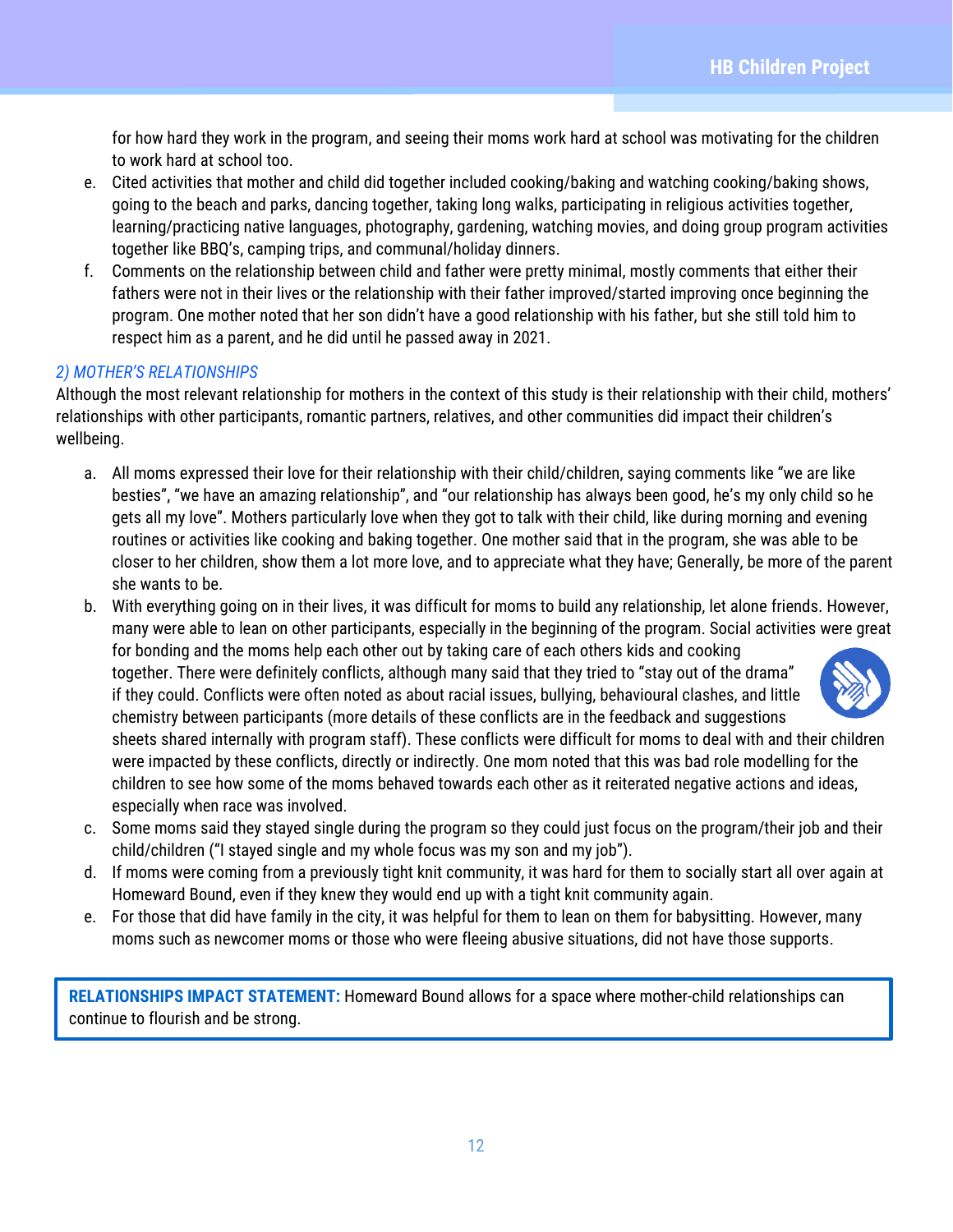#### <span id="page-12-0"></span>Education/Daycare

A central part of any child's life is schooling, but depending on their age, some children are not school-aged for all or part of their time at Homeward Bound. Therefore, this section will describe the top school or daycare related themes, depending on what was applicable to the study participants.

#### *1) SWITCHING SCHOOLS/DAYCARE*

One theme that crosses both of these spaces is the challenges of switching schools or daycares when the family enters the program. Often families are coming from other parts of the city and so starting the program requires switching schools/daycare. This switching actually proved to not be as challenging as the research team initially hypothesized because:

- a. Some children were so young that switching daycares did not significantly affect them
- b. Some children were at a transition age when entering the program (such as between daycare and kindergarten, or between middle school and high school) so a switching of schools/daycare was always anticipated
- c. Some children had switched schools/daycares many times already, so actually being at the same institution for the four years of the program was educationally stabilizing

Two kids, age 11 and 12, said that switching schools "was okay, it was alright". Although it wasn't cited in general as a major hurdle, this is not to say that switching wasn't challenging for some. One kid, age 5, switched to a Catholic school once starting the program which he did not particularly like and left him with some catching up to do. Another, aged 4 when starting the program, struggled with the switching between daycare and elementary school. Common challenges related to switching daycares/schools included:

- d. Missing their friends when they left their previous schools/daycares (although mothers liked their kids leaving certain friends if they had been "bad influences")
- e. Separation anxiety was quite common, which didn't affect their grades but did affect their behaviours. One mom felt really bad when her kid would cry when she dropped her off at daycare; Eventually the child could self-entertain and became more independent. Another older child would call her mom after getting dropped off at school and say "Don't leave me"; Eventually she channelled her anxiety through singing and art. Additionally, this separation anxiety could also refer to being separated from siblings if once switching schools, they no longer attended the same school.



- f. Some moms really liked the schools or daycares their kids previously attended, and so switching to ones they preferred less was not ideal. For example, one centre sent pictures everyday, provided child logs, and coordinated naps on days where the child didn't sleep well. These additional features were missed by the mom when they switched to Homeward Bound's Debbie Yeung childcare.
- g. It was a challenge for kids who ended up becoming the minority at their new school in terms of race and/or wealth. Two daughters, aged 7 and 14, were the only two Black kids in their new school. They felt peer pressure to fit in and wanted to straighten their hair and have designer clothes like the wealthier kids.

#### *2) IMPROVED SKILLS IN DAYCARE*

Nearly ever mom said that their child's skills improved in the daycare centre, specifically in these areas:

- a. Vocabulary. A 3-year-old boy's vocabulary regressed due to COVID-19 when their library was shut down and he couldn't interact with other kids. His mother put him into daycare (which she wouldn't have done if it wasn't for Homeward Bound) and he developed better vocabulary to communicate with teachers and parents. He is doing a speech and language development program that is helping him be where he needs to be now.
- b. Reading. In grade 1/2, one boy had trouble reading and so the daycare centre put him into a reading program that really helped him. Coupled with his mom getting him to read every day, he is doing well.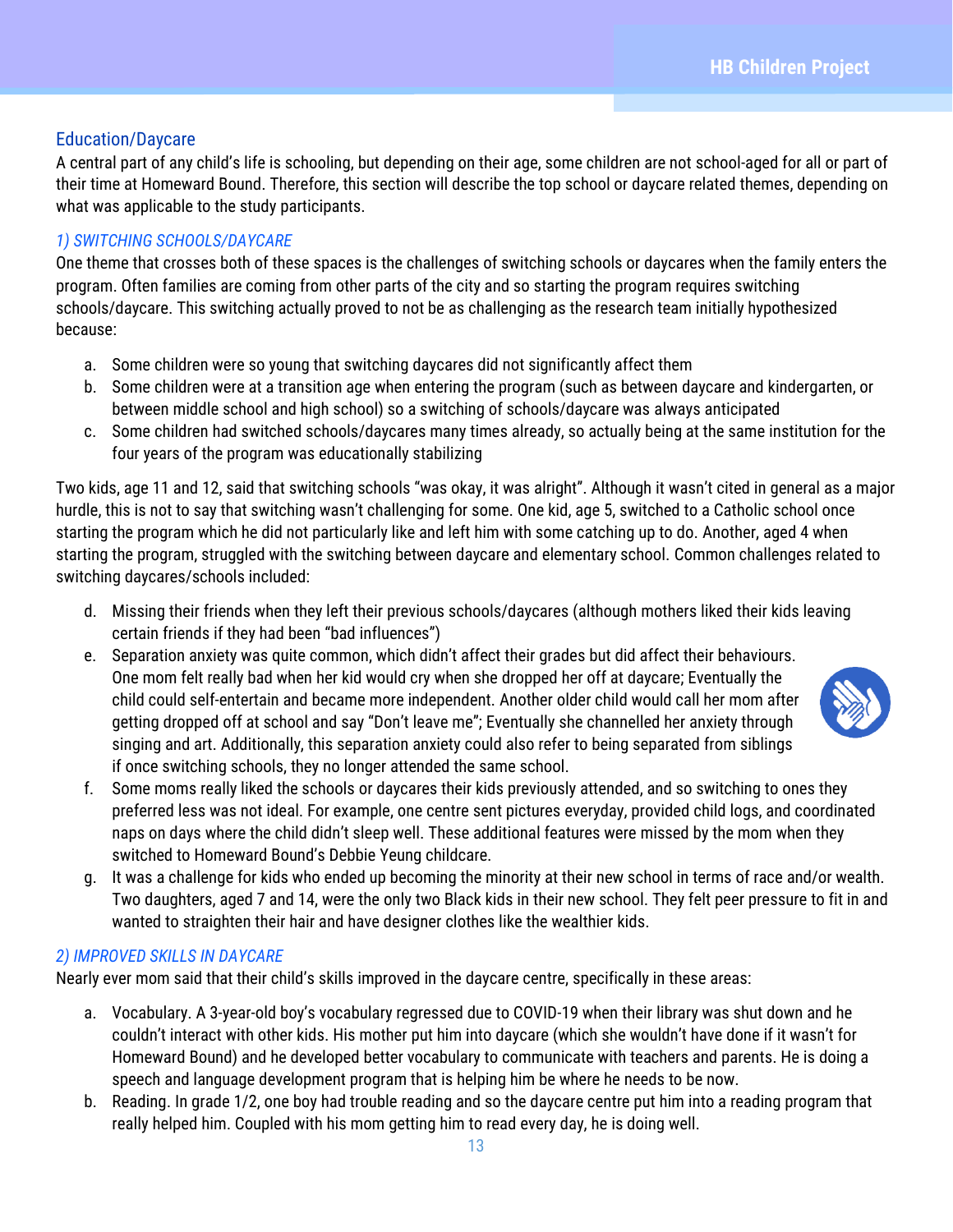c. Behavioural issues. The daycare has a resource counsellor who comes in and observes the children's behaviour and attitudes. One child had issues sitting still and didn't like anything so the resource counsellor asked if she could observe him. The mother agreed and then was given methods on how to help him improve, which his mom says still works great even till today. And after 6 months, he didn't need to be observed anymore.



d. Learning to self-entertain. Aforementioned, separation anxiety was common but daycare was able to help the young children learn to be more independent and develop self-entertainment skills to overcome this anxiety.

#### *3) FEEDBACK ON DEBBIE YEUNG CHILDCARE CENTRE*

This study captured detailed negative feedback on the Debbie Yeung childcare centre. This feedback was often specific to individual cases, sometimes identifying, and sometimes outside of the direct scope of this study, so it is not included here, but instead was (more productively) disseminated to the program staff for review and action. Some feedback that is appropriate to publicly share include:

- a. Having childcare as a part of the program and having it nearby was very helpful for the busy participants
- b. Help in applying for school was useful, especially for newcomer moms
- c. Support from the resource counsellor and social workers on their children's behavioural issues were greatly appreciated

#### *4) SCHOOLING FROM HOME DURING COVID-19*

This study was able to capture some unique data related to the effects of COVID-19 on the children, one of which is virtual education. Comments included:

- a. It was challenging for moms to focus on their own Homeward Bound work (Life Skills courses, their college education, internships, etc.) while their children were at home during the workday, but they did like being able to pop-in and check on them throughout the day
- b. The school supplies and supports, including computers and the online tutoring program, were really helpful in keeping their kids engaged and off of TikTok all day
- c. For those who started the program during COVID-19 and therefore started at new schools virtually, the kids said it was okay, they were able to make some friends virtually, and they liked that they could connect with new friends not just in Toronto but in other places and countries

#### *5) IMPROVED SCHOOL PERFORMANCE AND ATTENDANCE*

One of the most significant impacts that Homeward Bound has on the participating children is, no doubt, the improved school performance. Specifically, we mean improved behavioural/social skills, improved attendance rates, and improved grades. The first point, improved behavioural/social skills, is described under the previous section *2) Improved skills in daycare*; These skills begin being improved in daycare (especially with the help of our resource counsellor), but continue into school-age as well, of which some evidence of these improvements is recorded in the *Learning Skills and Work Habits* portion of children's report cards.

According to program staff, children's school attendance rates vastly improved after starting in Homeward Bound. The challenges, instability, trauma, and precarious housing that families faced before entering the program often made it difficult for children to have strong attendance records. However, concrete quantitative data of lates and absences has not been systematically collected (except for strong attendance rates for tutoring sessions). Although we have no doubt that school attendance has improved, having stronger data to back up these empirical testimonies is needed. *(We do note, however, that teacher strikes and inconsistencies between school boards' and teachers' attendance recording practices impact our ability to accurately obtain this data).* In the final results section of this study, a call to action to put in place a consistent process for recording such data is put forth.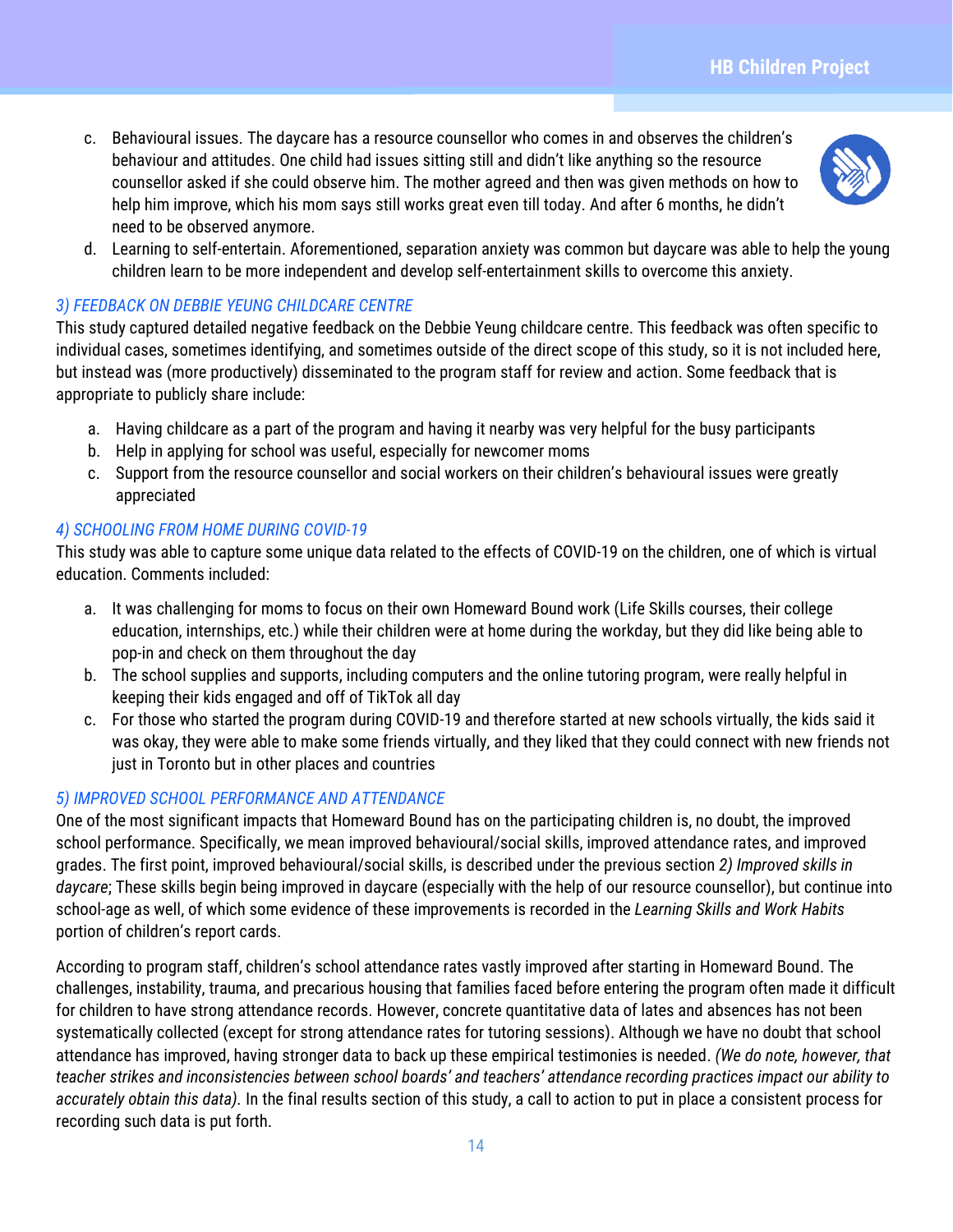Lastly, we have improvements in grades. Homeward Bound has several supports to help improve children's grades including homework help during the After 4 program, drop-in tutoring sessions, and the one-on-one tutoring program. Tutors track the improvements of those kids in the one-on-one program through report cards, frequent literacy and numeracy diagnostic assessments, and individual learning goals. This data shows these improvements in academic performance, but could also benefit from some standardizing and organizing so this data can be tracked in a clearer, more consistent way (tutors intimately know this information as they work directly with the children, but standard recording and sharing practices should be implemented; Again, more details on this action area is in the final results section).

Despite recommending some improvements in academic data collection, we do have some solid data from the tutoring program that paints a clear picture of the positive impact Homeward Bound has on the educational wellbeing of the children. The tutoring program is open to participants' kids and operates through one-on-one sessions 2-3 times per week and through drop-in sessions. Conventionally, there are three tutoring terms, each 3 months in length during the school year of September to June. Areas of focus include mathematical processes, language development, and social emotional learning skills. Monthly lesson plans and learning goals are developed based on results from assessment tests, IEP's, report cards, attendance, parent-teacher meetings, and personal matters. Progress on meeting these learning goals is measured against repeated assessment tests and report cards. Overall, students and parents comment that the individualized attention of the tutoring program helps strengthen subject comprehension, boost confidence, and build important learning skills. Students also improve their self-motivation and engagement levels because of the shift from passive to active participation in learning. The pandemic disrupted the normal operation of this program so our data from the last two school years is not complete, but it still provides wonderful insights and evidence into how impactful these supports really are to the children.

#### **2019-2020 (September 2019 to March 2020) –** *In-person*

- Program was terminated at the onset of COVID (March 4, 2020) and online options were not immediately available as Homeward Bound families only had one computer, which mothers needed to complete their courses, internships, etc.
- 9 students were in the one-on-one tutoring, attending 3 hours/sessions per week (sometimes they would also attend drop-in sessions)
- 5 students per day on average in drop-in sessions, which consist of homework help and skill building activities
- On average, students improved their test scores by between 20-40%
- Students improved their concentration/attention, had sustained interest with the use of breaks and snacks, and maintained their motivation through the use of rewards for meeting goals
- There are attitudes and absences that can get in the way, but if students did not attend school for whatever reason, they were always still allowed to come to tutoring. It wasn't uncommon for a student to miss school one day a week for therapy and then come to tutoring after as to still get educational support that day

#### **2021 (February to June 2021) –** *Online only*

- By February 2021, we were able to successfully move the program online. Two terms were able to run
- The drop-in sessions did not run largely due to logistics. We suspect the greatest impact of not having the drop-in sessions on the kids is that these sessions helped a lot of kids with time management as they could start their homework during the After 4 program and ask tutors (instead of their moms) for assistance
- 11 students were in the one-on-one tutoring, attending 2-3 sessions/hours per week
- Attendance rates are well over 98% as we found that the virtual setting allowed fewer distractions and rescheduling sessions was easier to accommodate if need be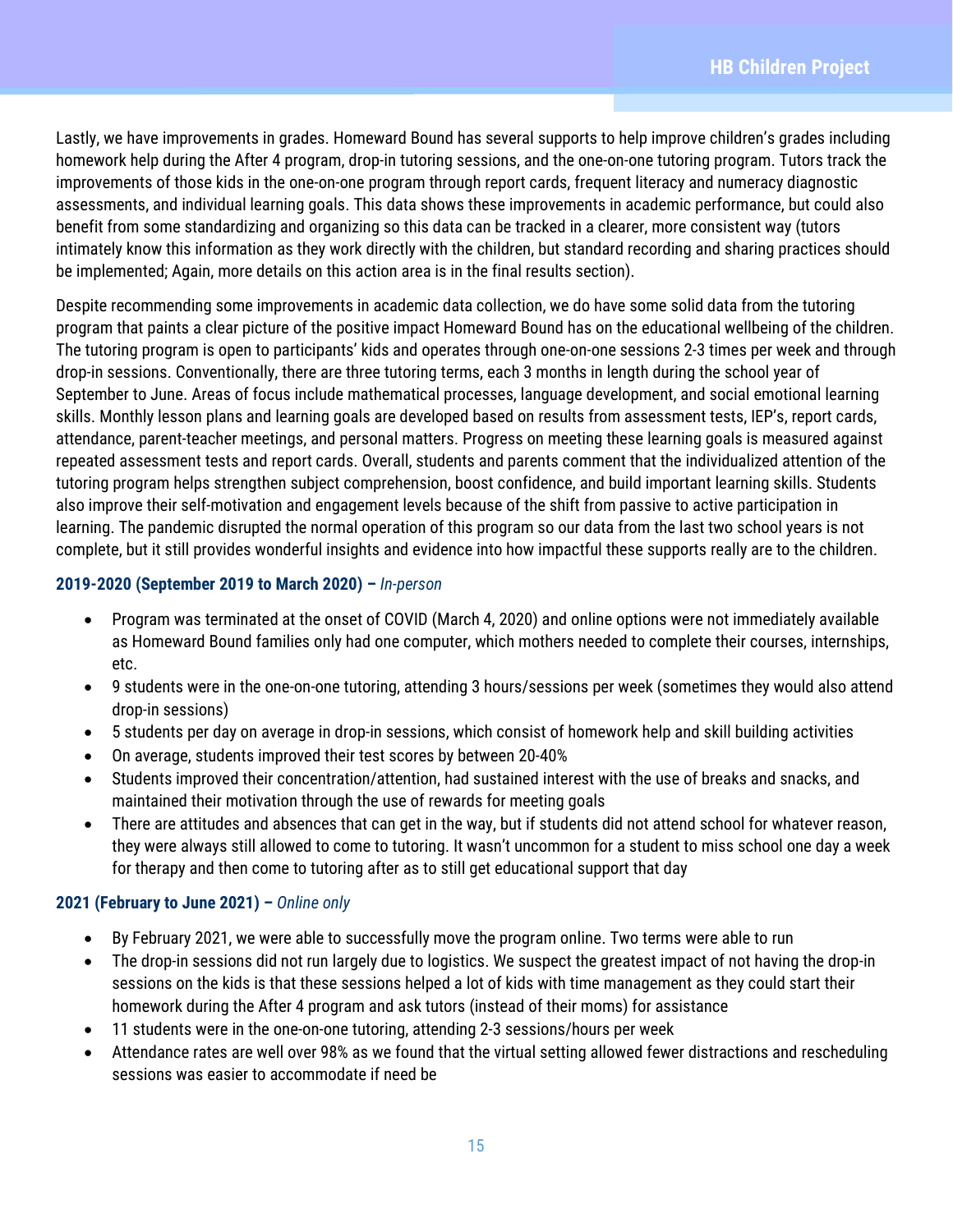- 95% of students successfully achieved their learning goals (Report card data was often inaccurate during the pandemic as it was a challenging time to grade students, so our learning goal achievement data is a good measure of academic success during this period of time)
- Despite the challenges of COVID-19, it was a very successful tutoring year

During our interviews, mothers often echoed these findings above, saying how helpful these educational supports were for their children. Some used drop-in sessions when needed and others had children who were in the one-on-one sessions.

- "Homeward Bound has been really helpful. They do tutoring and the tutors have been so nice. They taught my kids all through last year. It was so helpful. They did ICL and math. They kept them off TikTok"
- "The tutoring program helped him when he was struggling with reading, and it boosted his confidence. He always looked back at it. If he didn't have that support, he would've been further back in school. The tutors were school teachers so they understood what was behind the diagnosis. He had a learning disability"
- "The tutoring was really nice, I was struggling and having the resources was useful"

**EDUCATION IMPACT STATEMENT:** Homeward Bound's educational and behavioural supports help many children improve their grades, learning skills, attendance, and behaviours, especially the tutoring program and childcare's resource counsellor.

#### <span id="page-15-0"></span>**Health**

Health is a huge category to tackle, especially without medical records or other data sets. Using the subjective responses of our study participants, our health discussions centred around healthy eating, physical health, and mental health. Through our research, we knew that stress would be something we wanted to hear about when measuring children's wellbeing, but we also knew it would be difficult to capture. We provided some examples of recognizing stress in children to moms if relevant, and asked about symptoms of stress showing up in different scenarios and situations. Most of these findings ended up falling into the health domain.

#### *1) HEALTHY EATING*

At WoodGreen, food insecurity was put at the forefront of our attention when the COVID-19 pandemic hit. So many of our clients, across so many different types of programming, faced food insecurity. With these this thought in our minds, as well as the clear connection between nutrition and children's health, we had fruitful discussions with the study participants about healthy eating during their time in Homeward Bound.

- a. One mom provided great commentary on how fast food played a smaller role in her family's nutrition once entering the Homeward Bound program. They spent more money eating out in the shelter they were at before the program, because the shelter food was a hit or miss. They had to eat a lot of fast food, it was their main source of nutrients, and it wasn't good for them. They couldn't cook their own meals in the shelter because it was a hotel room (no kitchen). Her three-year-old son would eat chicken nuggets every single meal. Then when arriving at Homeward Bound, she could finally make breakfast for him. She also can now stretch her money a bit more to buy groceries and she feels much healthier in Homeward Bound than she did in the shelter.
- b. The Second Harvest support had mixed reviews from participants, but all of them appreciated that it was an option they could take advantage of if they wanted to.
- c. Growing one's own food was actually an option for moms if they wanted to, as one family was able to secure a local community plot. This increased their family's consumption of nutritious foods, reduced their food costs, and provided a great bonding activity for her and her daughters ("We like to walk to the garden and look forward to talking to gardeners who would give us vegetables").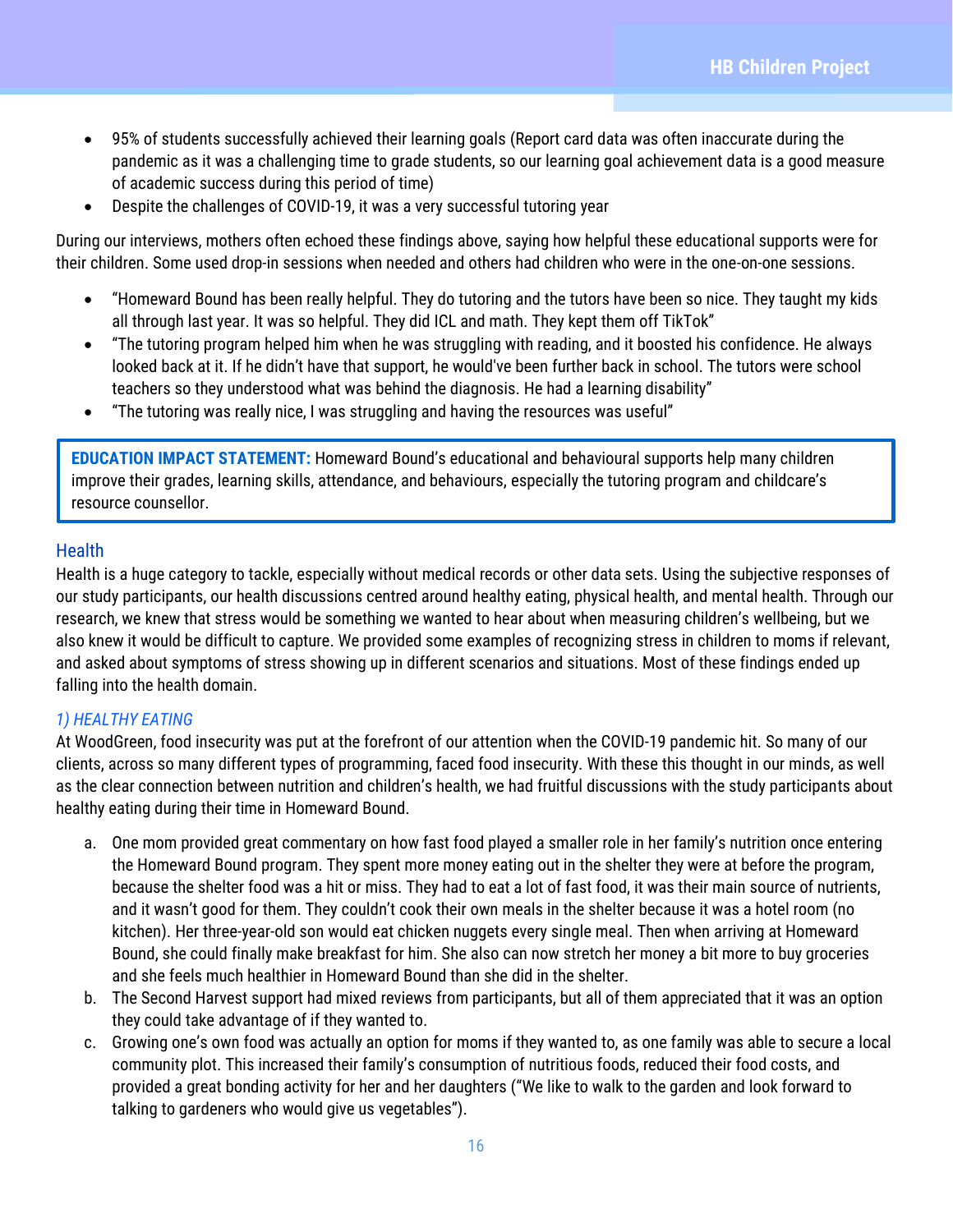- d. Moms noted that it was hard to keep kids eating healthy while co-parenting and having their kids in daycare a lot of the time. "Daycare and her dad made her not like vegetables. She would not eat meat or vegetable. She only likes carb and fruits. Sometimes she would say that she wants to eat something but when mom made it, she doesn't want it anymore".
- e. Moms felt that if they weren't eating healthy, it was not an issue of access to healthy food but instead difficulty in having the time to make food for their family. This also includes all the time it takes to go grocery shopping with a stroller for those with young kids – "Grocery shopping was difficult when she was in a stroller. I can't push a cart and stroller at the same time".
- f. Living on their own (not with family members, in shelters, or with others) allowed freedom over feeding their kids which was good, although some children got spoiled by relatives' home cooking great meals that moms can't do on their own while in the program – "My daughter is really picky eater, she likes really big Caribbean meals, got spoiled by her grandmother".

#### *2) PHYSICAL HEALTH*

There are many measures of physical health so discussions about this topic with the interviewees was kept open-ended and broad. There were no major physical health challenges shared with the research team, but a couple themes are worth noting:

- a. When asked, both moms and kids said the kids were generally active. The kids talked about sports they liked and moms talked about getting them into recreational clubs and actively playing with them in public parks. Moms did feel guilty about not always being available to play with their kid due to the demands of the program and of being a single parent: "There were days that I didn't have much time to play with him, it was just drop off, pick up, dinner and homework. It was hard being a single parent, there was no one to pick him up and play with him. I felt guilty. It was only certain semesters, not majority of the program". The pandemic also restricted available sports leagues and spaces to exercise for kids: "I want him to be more involved with sports, to teach him more structure, when COVID cools down".
- b. For the younger children, sleeping was something we discussed a lot with the moms and most children slept okay. For the children who had trouble sleeping before the moms entered Homeward Bound, it appeared to improve during the program as the children got older, but also because of improved independence for moms. A mom with a 19-month old child wanted to sleep train her, but her mom wouldn't let her when they were living together so it took her four hours to get her daughter to sleep. Once entering the program, she no longer had her mom interrupting 10 minutes into the crying it out method. She was able to finally



execute sleep training and improve both her and her daughter's health.

c. No major physical health challenges were mentioned for the children. A few were mentioned for the mothers though, which impacted their children. One mom had her hair falling out in clumps due to stress, but after 6-8 months in the program, her hair was growing and healthy. Another mom faced a significant mobility issue during the program where she temporarily needed a wheelchair. Issues of accessibility were very challenging for the family and she ended up withdrawing from the program (more information on this is in the feedback and recommendations shared with the Homeward Bound team).

#### *3) MENTAL HEALTH*

Both the mental health of mothers and children were considered within the scope of the study. It is important to emphasize that many families in the Homeward Bound program have faced trauma or continue to face trauma. For the children, the following comments were made:

- a. Several children in this study had significant mental health challenges that impacted their daily wellbeing. A few had diagnosed conditions and others faced situational problems.
	- "The mental health has not been easy for my son, living in a place without extended family" (aged 5)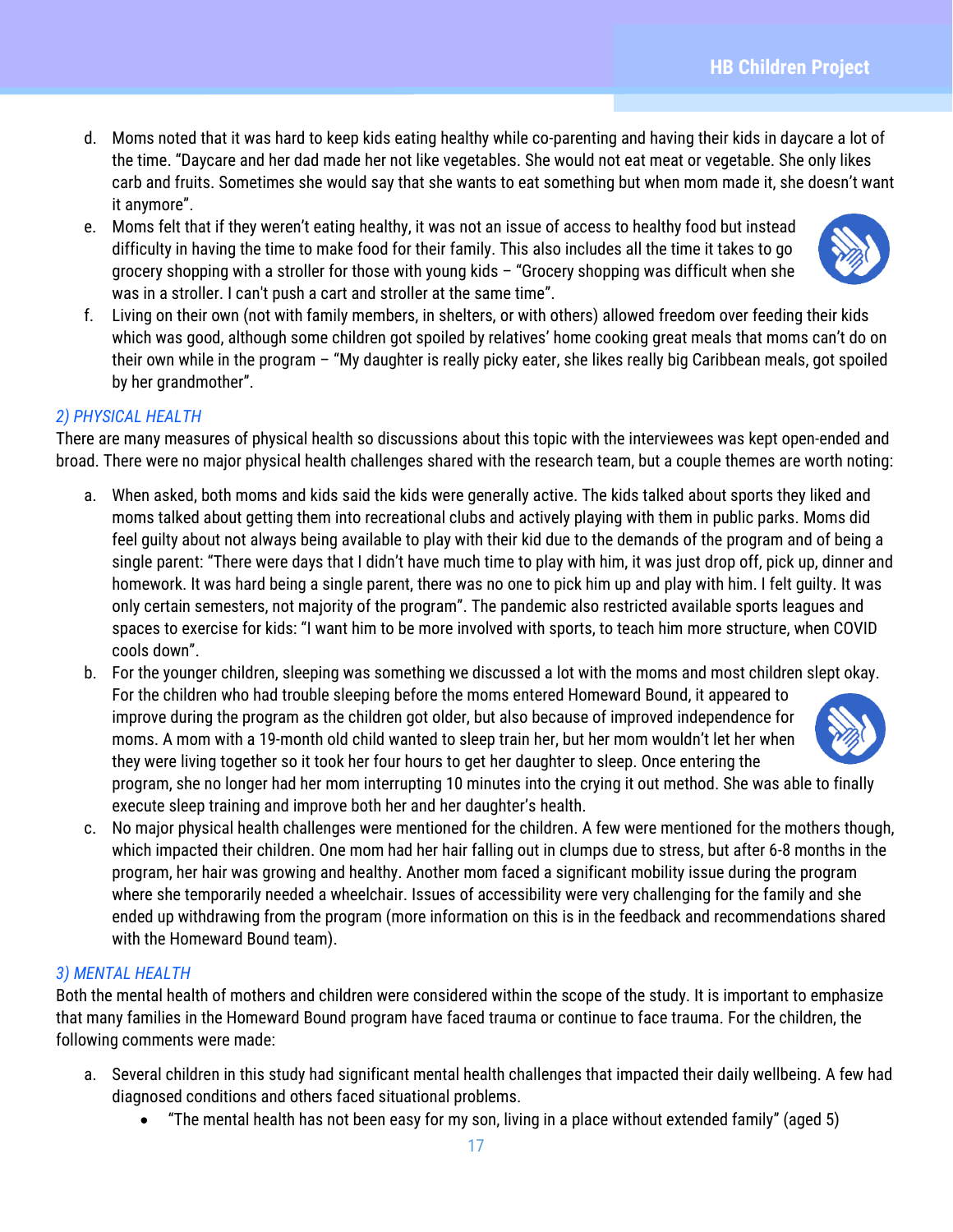- One child was diagnosed with ADHD and attends a special education program
- A 10-year-old daughter has autism and requires expensive and extensive therapies. The government only covers about \$5,000 annually, which her mother said only covers about four months of her treatments
- One mother shared that when her son was 7 years old and during the pandemic, he was suicidal. Speaking to Homeward Bound's family support worker was a helpful support, but the family was leaving the program as this was occurring. Therefore the support was there, but only for a certain amount of time
- b. There were also comments made about how their children's mental health had improved during their time in the program. Most comments were broad, stating that overall the family was better in the program, and therefore their children's mental health was better. Others were more specific: "Their mental health is so far so good. Anxiety I would say yes, because they didn't know who they'll meet when they had to move. They are relaxed now. They are able to integrate now and everyone is like them. Their anxiety was higher before the program, but now it's kind of reduced", "He was very young but he still remembered how hard it was to transition from the shelter, the mental state like the anxiety. He was able to learn how to cope with certain things"

And mirroring the previous two themes, mothers also faced mental health challenges and also spoke of some improvements they experienced while being a part of the program.

- c. The most common comments about mothers' poor mental health was that many suffered from high levels of stress ("Oh, for sure"), some felt they needed psychotherapy (which they were able to access for free through Homeward Bound), and one faced severe depression with suicidal thoughts. One participant told us the very personal story of her lowest point (also described in the *Results 1* section). She was crying in the washroom of the shelter her and her 3-year-old son were staying in. As she sat there, suicidal thoughts kept flooding over her – she did not want to go on. But then she heard her son, jumping on the bed in the other room, laughing away. It hit her – she could not give up on herself because that meant giving up on her son. He didn't have any other family here to take care of him but her, so she picked herself up and pushed onwards. Her son is the reason she is here today.
	- During our research, we read a study that found single mothers of young children to be "twice as likely to report depressive or anxiety symptoms than partnered mothers", that "past exposure to maltreatment and inadequate social support significantly increase the likelihood of general and parenting stress", and that "migrant background, young maternal age and having a toddler-aged child contribute to depressive, anxiety and general stress symptoms"<sup>10</sup>. Many of these descriptions apply to our participants, so our findings of mental health challenges for some of our moms is consistent with existing research.
- d. Mothers also spoke about their mental health improving during the program. One interviewee described her experience: "Having a goal to finish school helped me mentally and I became a better mom, which helped [her 8 year-old son] to become better mentally. It helped me become a better parent to have good mental health. That transpired to my son and he is a very happy kid".

Mothers also made some wider comments related to their family's overall mental health, including escaping negative relatives and how spirituality played a positive role in them and their kids' lives.

e. The collective mental health of some families was also improved when they started Homeward Bound and were able to distance themselves from relatives who negatively impacted their mental health. One participant said she has moved out twice from her mom because her attitude is "really bad sometimes and distance benefits them better". Her mom is hyper critical and she could never just "walk away" from her in the small apartment they shared – she was always "still in someone's space". Her mental health is much better after moving out and being in a better mental state has helped her improve the process of putting her daughter to sleep. Finally, "No one was barking at her".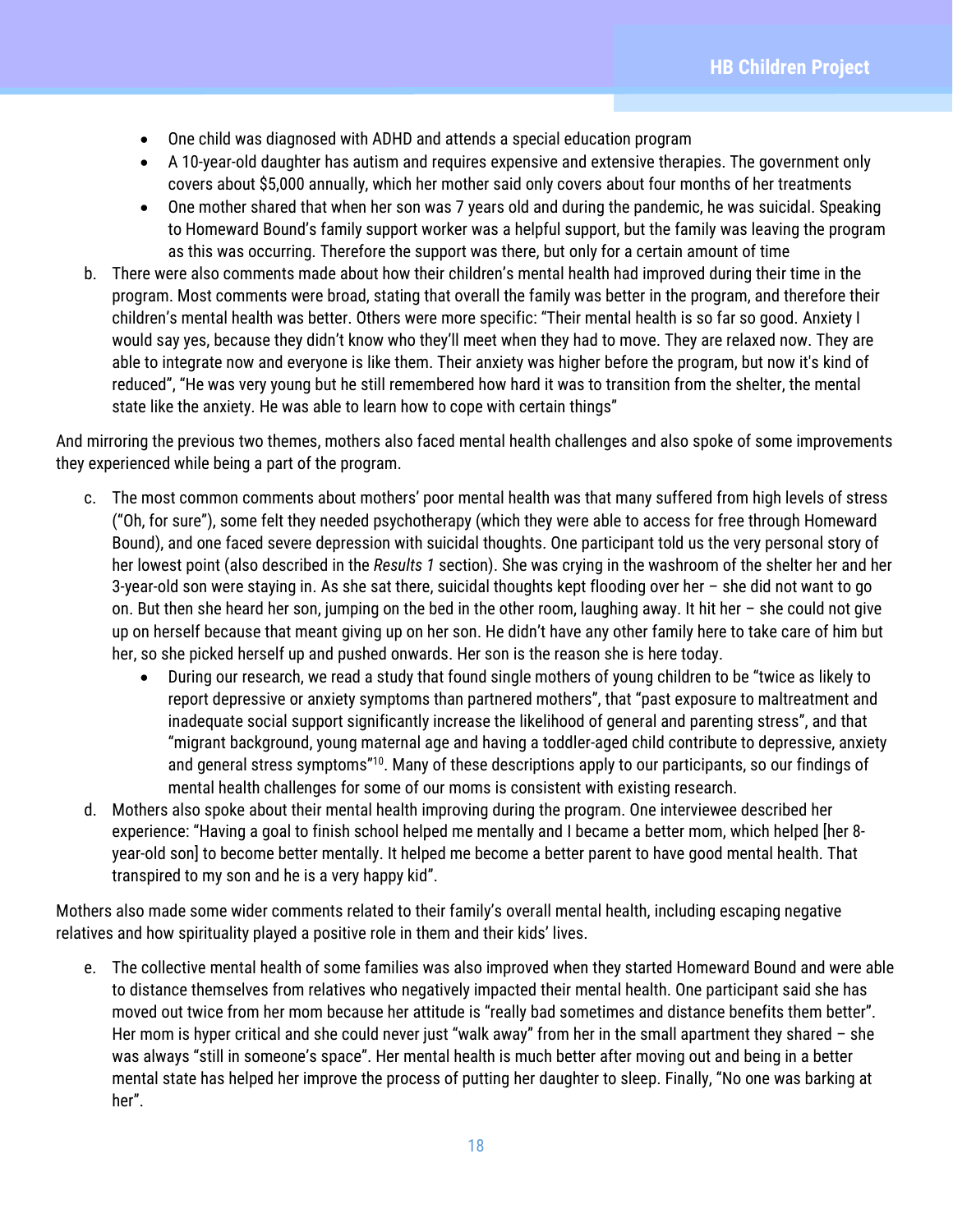f. A few moms mentioned how their spirituality really helped keep their family healthy. "My faith, my church and my relationship with God had been critical, without that nothing would sink in. Me and my son [aged 5] would go to the church every Sunday, it just happened when I moved into the program. The Sunday school was very helpful"; "We have night prayer days every week where we talk about friends, bullying and other things while watching videos about them. It's not just praying but we also talk about other things like a family while eating and enjoying pizza and other things."

**HEALTH IMPACT STATEMENT:** Homeward Bound's nutrition and mental health supports helped maintain or improve the overall health of the participants and their kids. The independence and freedom that comes with the family's own space and kitchens also contributed to healthier physical and mental states.

#### <span id="page-18-0"></span>**Stability**

In our research, stability was noted as an important factor in child wellbeing. It is a challenging domain to measure separately, as forms of stability can show up in so many of the previously listed domains. So although stability is already implicitly captured in many of our aforementioned themes, financial stability and direct comments about stability in general are worth calling out in their own domain below.

#### *1) FINANACIAL STABILITY*

The families in Homeward Bound are, by eligibility, currently facing or at risk of homelessness and on social assistance. Asking about financial information can be very sensitive, so the mothers were extremely generous in sharing the information they did.

- a. Most moms said they were financially comfortable during the program either in the same or in a better financial situation than before starting the program. Those who felt that their financial situation was the same said comments such as "it was hard to be on social support" and "there was never a time that I didn't feel tight on money. It's just like living paycheque to paycheque". Others said they "didn't feel deprived of anything" during their time in the program and were even able to have some niceties, like adopting two bunnies which "felt great" for that family. "I would have been stuck financially" if it weren't for Homeward Bound, said another. Two financial supports in the program were particularly called out as helpful: having free items and activities provided to the families and having their rent significantly lower than market rates. One interviewee said the program helped fill in the gaps for things she couldn't afford as she was living on the bare minimum during the program, such as Christmas gifts for her kids, clothes, and back to school supplies. Echoing that sentiment, another mom said she is able to stretch her money further now and not stress about money as much since being in the program, despite her financial situation not actually altering. As for rent, it was reduced from \$1400-\$1500 to \$300 for one family, which made a massive difference for them. Another mom mentioned how she was able to make her rent payments now and not have to hide eviction notices from her children anymore.
	- A study we found during our background research looked at the work life and mental wellbeing of single mothers in Scandinavia and concluded that even such strong welfare states as Denmark, Sweden, and Norway were unable to successfully relieve the financial pressures faced by single working mothers<sup>11</sup>. In this finding that governments need better financial support for single mothers, you can see how a program like Homeward Bound has a significant place in supporting these moms that wouldn't necessarily otherwise be met.
- b. Some participants were going through or had gone through a divorce when entering the program. This meant a jarring and immediate loss of income and partnership, vastly impacting their financial stability. One mom said after being separated and kicked out of her house by her now ex-husband, she was left with nothing and had to go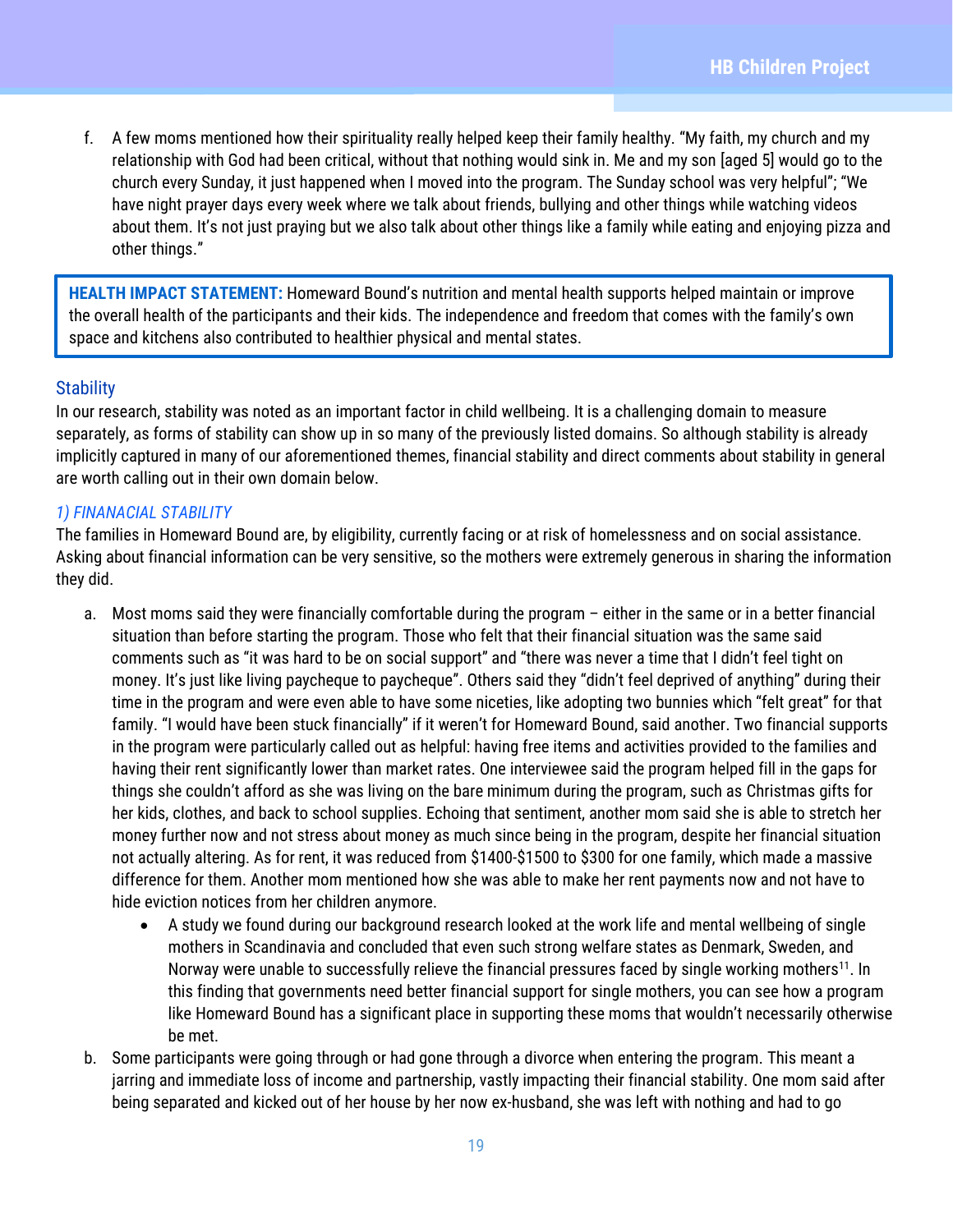straight to a shelter with her son. Another mom said that when she was married, she was part of a team. Then postdivorce, she had to work night shifts so she could be there in the morning for her kids.

- c. All mothers said the financial education pieces of the program were very key to improving their family's wellbeing. They spoke of the great benefits of learning how to budget and how to save, even if it is just a little bit every month. Many participants spoke of starting to save once they began the program, having not prioritized or been able to do so before the program.
- d. Alumni were able to provide interesting insights into the long-term effects of the program on their financial situations. They remarked that it was tough being thrown back into the real world without the Homeward Bound financial supports once the program ended, but those that were a few years out from graduating told stories of great financial success. A mom mentioned that she can now afford to buy more things for her son that he really wants. One was able to buy her first car, a big accomplishment for her. Another was able to buy a home for her and her two children. A mom who graduated five years ago said that the financial education she received in Homeward Bound was helpful and she shared her knowledge with her daughters. She is now independent and she rates her financial stability as "really good".
- e. Related to the previous alumni comments on the rough financial transition when leaving the program, one mom explained the nuances of this transition well: "It was scary at first when we finished the program because there wasn't any finance or emotional support. The upside was that I didn't have to worry about food and I got education, and this was stress free. The downside was I felt that I was depending too much on someone else". This challenging sentiment of feeling dependent during the program (but appreciating and needing the support) versus feeling alone and unsupported after the program (but appreciating independence) is a complex but very real emotion for alumni.
- f. In order to bolster their financial stability, some moms would have preferred to be permitted to also work while in the program (this comment isn't including the unpaid internship portion of the program).

#### *2) STABILITY IN GENERAL*

We also inquired about whether moms felt that participating in the program helped improve the stability of their family in general, and specifically helping their children feel more stable.

- a. Moms remarked that the program was able to give them a bit of a break from the real world so they could get their life back together. "I need the stability of the four years to feel sane"; "Before the program it was stress, bad self-esteem, and everything, but when I got into the program all that was cut down in half. I like the stability I got and it's all because of Homeward Bound and I'm grateful for that."
- b. Being affordably housed in the same place for four years and not being in a shelter or around controlling relatives was very stabilizing for families. "I think stability was very beneficial. [My son] was very young but he still remembered how hard it was to transition from the shelter, the mental state like the anxiety. He was able to learn how to cope with certain things"; "The stability will be really good. I had stability with my mom, but a lot of limitation. Their grandmother would tell my kid not to do a lot of things. Now my kid knows which area is hers…

More stable".

**STABILITY IMPACT STATEMENT:** Homeward Bound's four-year, supportive environment allowed families to have a break from repeatedly moving, from sky-high rents, and from difficult living situations and relationships. This allowed a bit of a break from the real world so that they could "feel sane" again.

## <span id="page-19-0"></span>Results 3: Identified areas of action

This report began a deeper conversation about the impact that Homeward Bound has on the participants' children. However, conducting a study of this kind yearly is not an efficient monitoring and evaluation solution to understanding our impact on



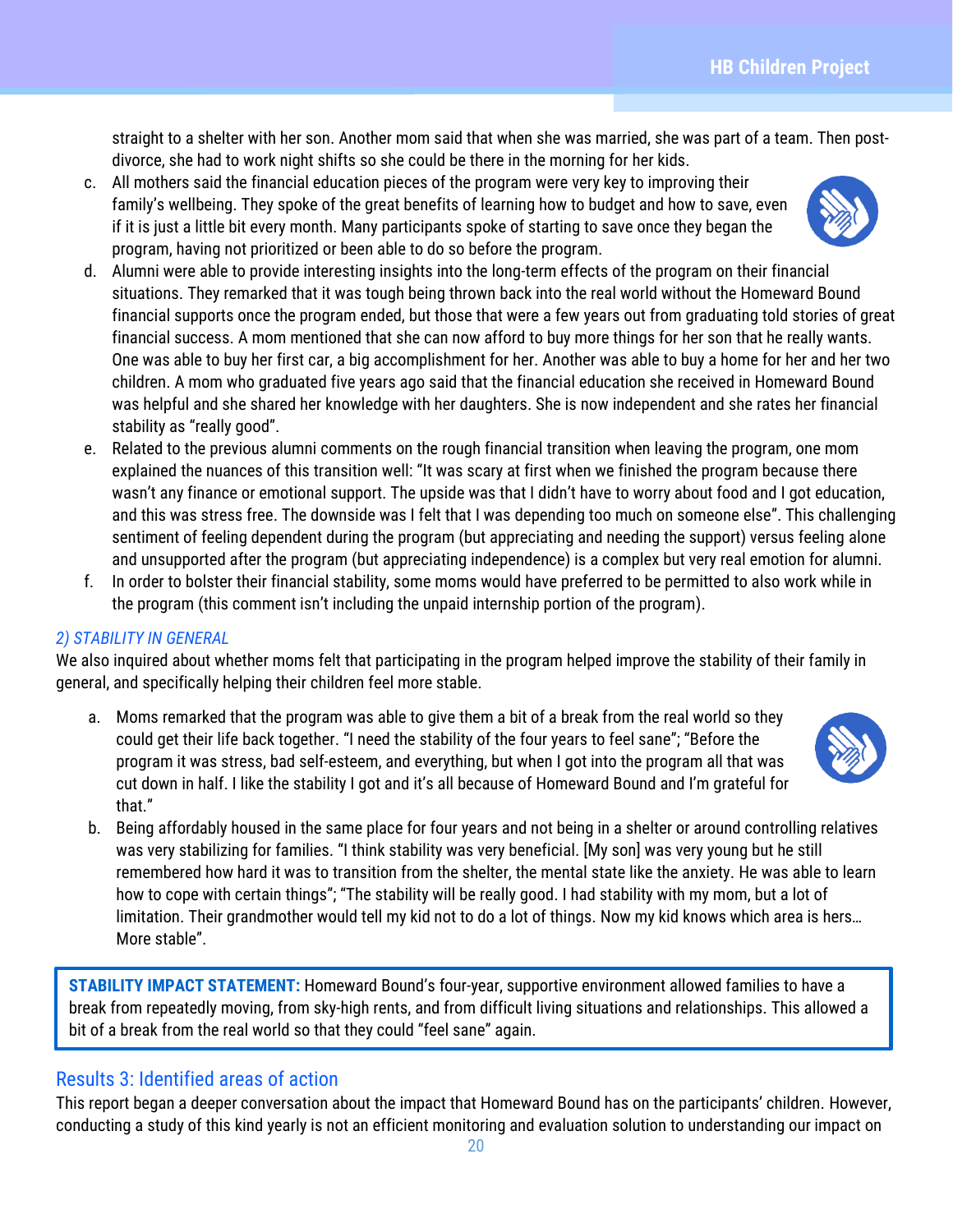the children. This section puts forth three actionable areas where we can strengthen our continued understanding of this topic and accomplish a sustainable impact measurement strategy for the kids of Homeward Bound.

#### *1) INDOCTRINATED PRE AND POST SURVEY ON CHILD WELLBEING*

The main area of action is creating a pre/post-survey for all participants and their children (if age appropriate) to fill out when they start the program, when they complete the program (about four years later), and again four years after graduating. This was first a hypothesized idea that became confirmed and refined after executing the study. Based on our findings under each of the domains and the background research we conducted, we are well positioned to advise what questions are most pertinent and fruitful for this survey. Implementing this standardized process of monitoring and evaluating the Homeward Bound children's wellbeing will remove the need for such an in-depth study as this one to be performed annually. This questionnaire is in development at the time of writing.

#### *2) SYSTEMATIC GRADE AND ATTENDANCE DATA COLLECTION*

Under the education/daycare section of the soon to be implemented survey, questions regarding attendance and grades will be included. This information can be difficult to accurately obtain for all children in the program, however, those kids in the tutoring program are normally able to provide their report cards with the correct numbers/letters on absences, lates, subjects, and learning skills. Therefore, the current process of recording this information can be adapted to be consistent with the questionnaire, clearly accessible to staff, and routinely and systematically updated.

#### *3) THOROUGH REVIEW OF FEEDBACK AND SUGGESTIONS BY PROGRAM TEAM*

Aforementioned, this study collected a lot of data that was helpful context and knowledge, but could not be included in the main scope of this study. This does not mean it is irrelevant, it is very useful for the optimal operation of the program and some of it is very much related to the wellbeing of the children in Homeward Bound. However, this feedback is often quite identifying and personal to the interviewees as well as influenced by their particular family's needs and experiences. Instead of sharing the feedback and suggestions here in this report, the third area of action is to spend some time with the Homeward Bound team to properly review this data. We will go through each comment, discuss it together, and determine if there are next steps to be taken to address it. This way, the correct people with an informed understanding of the program will be purposeful and thoughtful about these comments, while still being realistic to the realities of non-profit programming. This meeting is scheduled for January 2022.

## <span id="page-20-0"></span>**Conclusion**

This study aimed to increase WoodGreen Community Services's understanding of the impact the Homeward Bound program has on the children of the participants. Before this study, some data and plenty of empirical themes were well known by the program team, but little had been done to organize, analyze, and formalize this knowledge. Thus, a deeper look into the impact the program has on the children was recommended and resources were eventually acquired to execute this study. We are proud to present these results in this report and to continue moving forward in our understanding, now fully equipped with background research, insights from subject matter experts, first hand qualitative data from real program participants (including some from the actual study population themselves – the children), quantitative academic data, and actionable next steps (including detailed program feedback and suggestions).

Now that this study has been completed, the next steps are vital. The first two actionable areas above will solidify the results of this study into ongoing monitoring and evaluation processes. In a way, this study will be recreated, bit by bit, every time data is recorded through the pre/post survey and systematized tutoring data collection. These practices will ensure this work lives on and builds, but we do acknowledge that it will take time to accumulate more data and insights.

As for the third actionable area of thoughtfully reviewing all feedback and suggestions, this will really set the stage for additional next steps. The action items and priorities that result from our feedback and suggestions meeting in January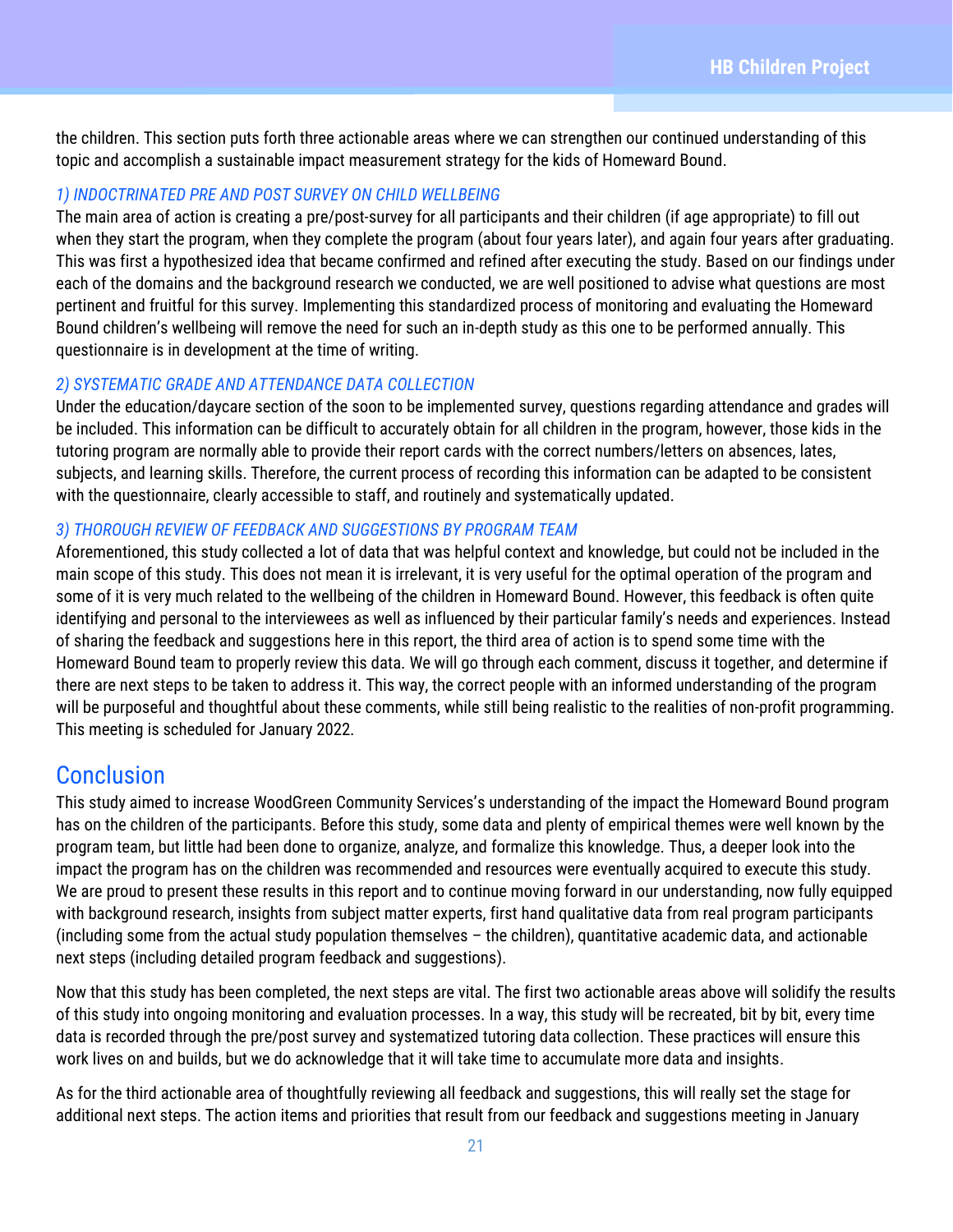2022 will determine what changes may be made to the program, which will then alter some of the impact on mothers and (directly or indirectly) on their children. We look forward to this work.

#### *Our Impact Statements (repeated)*

Homeward Bound provides an opportunity for increased independence for children and mothers, leading to self-reported improved wellbeing.

Homeward Bound allows for a space where mother-child relationships can continue to flourish and be strong.

Homeward Bound's educational and behavioural supports help many children improve their grades, learning skills, attendance, and behaviours, especially the tutoring program and childcare's resource counsellor.

Homeward Bound's nutrition and mental health supports helped maintain or improve the overall health of the participants and their kids. The independence and freedom that comes with the family's own space and kitchens also contributed to healthier physical and mental states.

Homeward Bound's four-year, supportive environment allowed families to have a break from repeatedly moving, from skyhigh rents, and from difficult living situations and relationships. This allowed a bit of a break from the real world so that they could "feel sane" again.